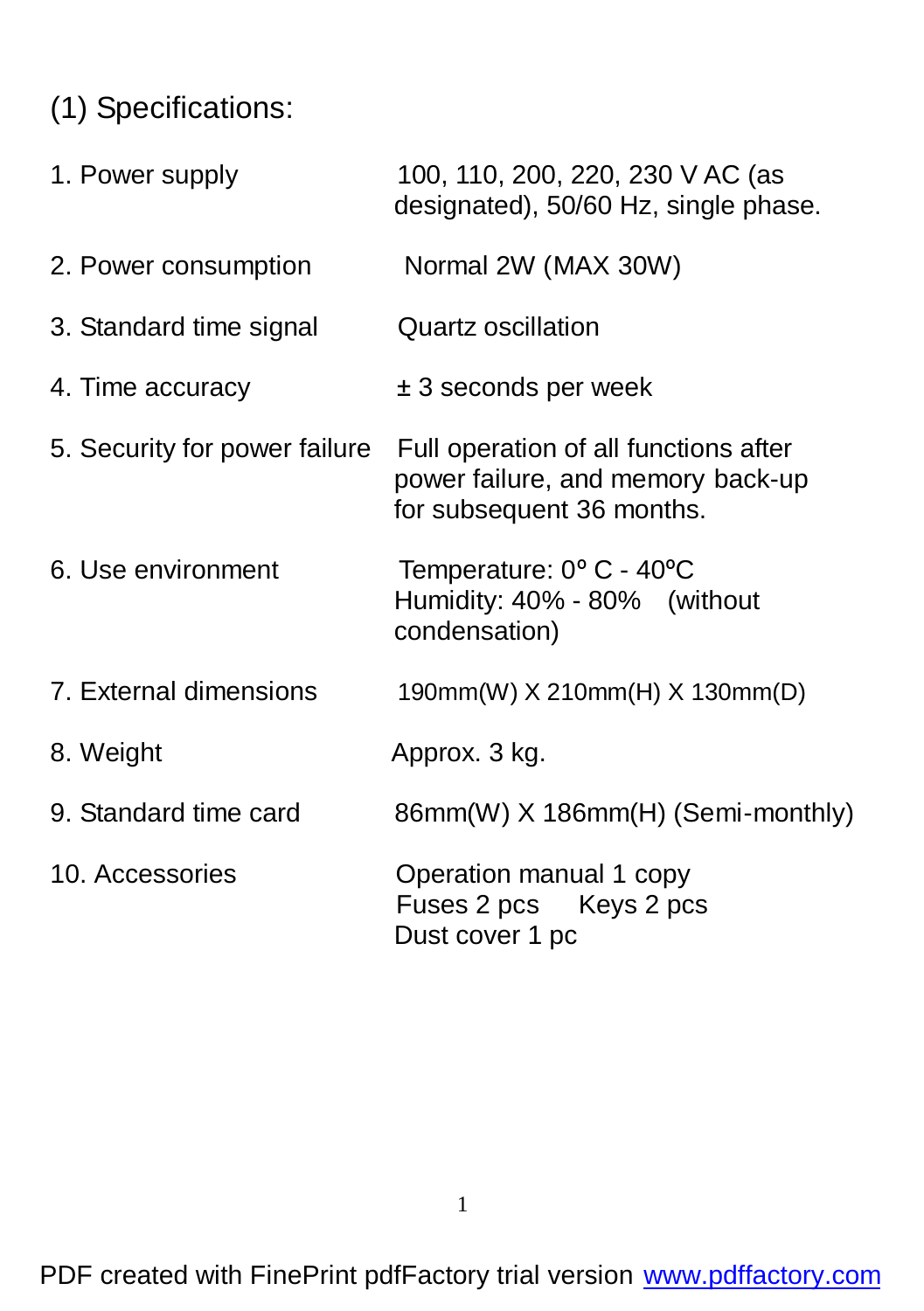# **(2)Features**

#### **1. Programmed control of work hours**

 Printing line, 2 color ribbon switching, IN/OUT position, internal melody and external time signal can be optionally set in 78 steps.

#### **2. Weekly program**

Day of the week can be programmed in weeks.

### **3. Automatic month-end adjustment**

Month-end adjustment is automatically made irrespective of odd and even months or ordinary or leap year, if it is programmed.

#### **4. Time signal function**

Duration of time signal can be set from 0-99 seconds.

## **5. IN/OUT function**

IN/OUT spacing position can be set by electronic programming.

- **6. Security for power failure** (Applicable for models with back-up battery)
	- (1) Ni-Cd battery ensures printing full operation after power failure.
	- (2) When the battery voltage drops too low for the time to be printed, the LCD display goes out. Both time and programs are retained by a lithium battery for about 36 months.
	- (3) After power is restored, the time recorder will automatically advance to the present time.

## **7. Time display**

- (1) The display of digital series is a large, easy-to-read LCD. It shows date, AM/PM (when set to 12-hour system), time, day of week and other codes.
- (2) The display of analog series uses pointers and a small LCD for display functions.

#### 8. **Special function**s (overseas specifications)

 Summer time control and automatic month-end adjustment by a special calendar are available.

\*Functions vary with the model. See the table of functions by model on the preceding page.

\*Specifications and functions are subject to change without notice for improvements.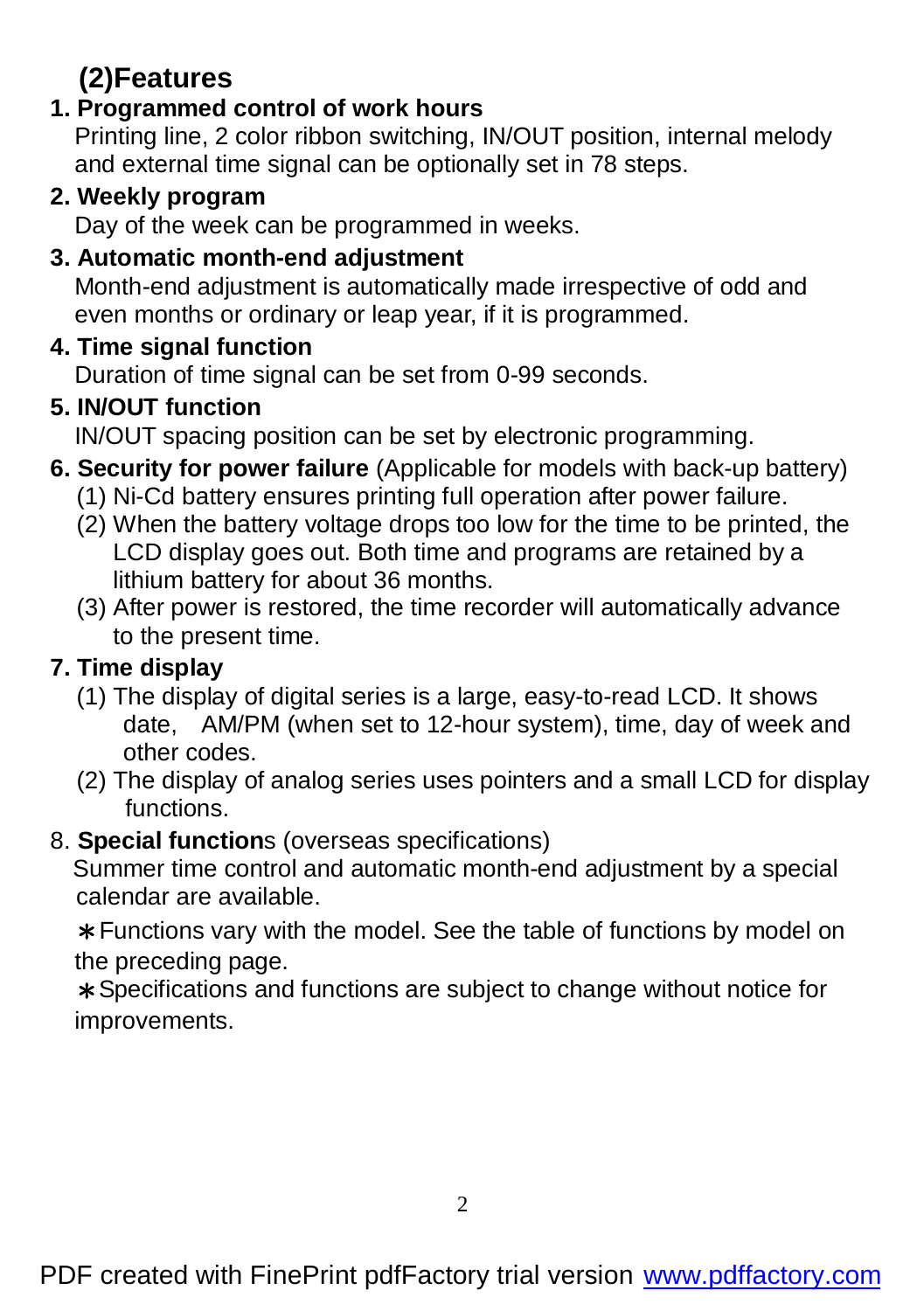## 2. PREPARATION

#### (1) Structure of time recorder

1) Name of Exterior Parts





Analog series

1 Lid 2 Housing (front) 3 Back cover

4 Face clock

Digital series

5 Small LCD 6 Ribbon cartridge 7 Print head 8 Large LCD

2) Battery Switch (applicable for back-up battery models)

a. Lie down the time recorder.

b. Turn the switch to "ON" position before installation.

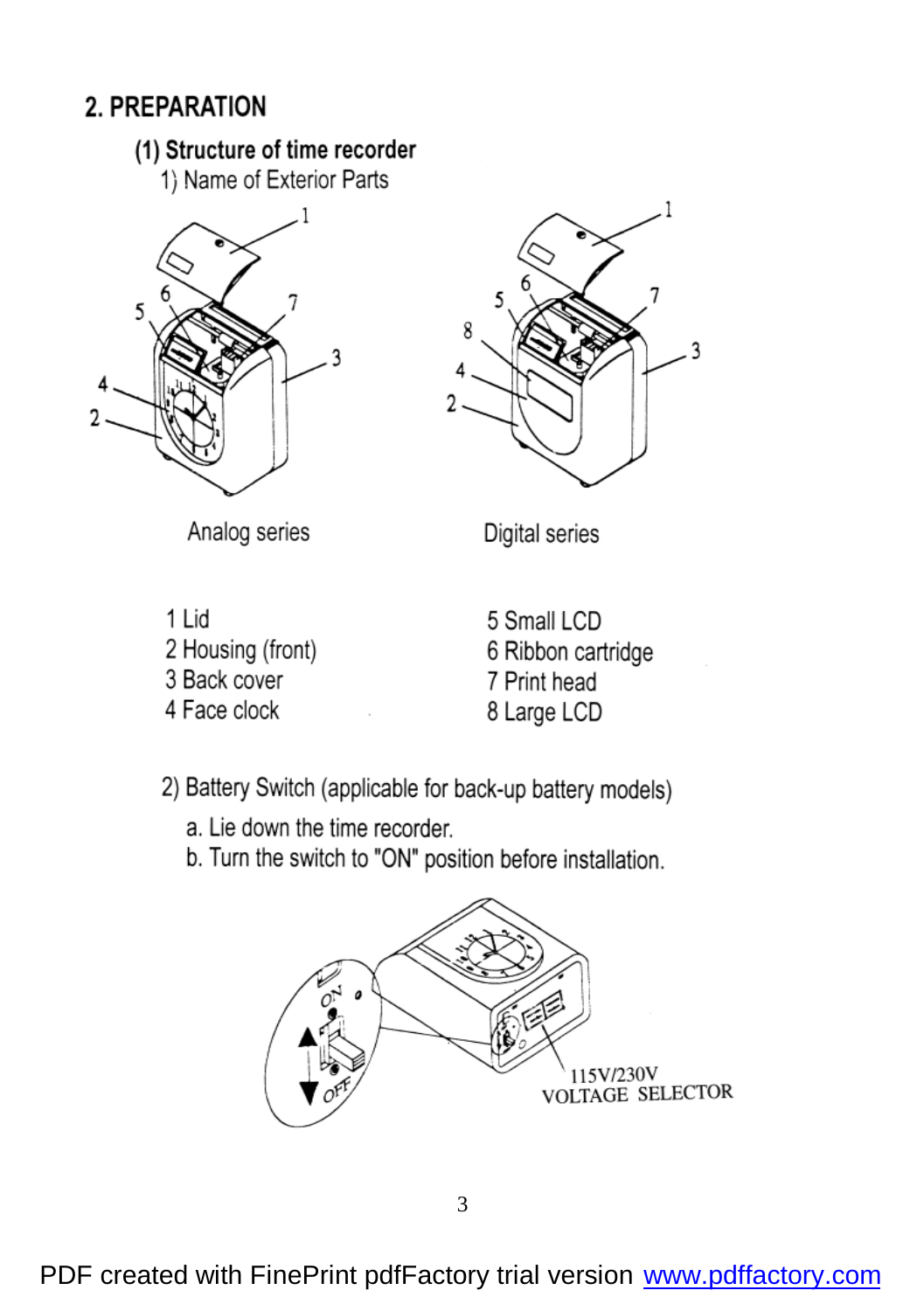## **(1) Installation**

Power source:

- 1) Use a power source with a stable voltage.
- 2) Use a power source which is independent from other equipment.

## Installation:

 Install the recorder on a stand 75 cm to 80 cm high. Avoiding installing the machine in any of the following places:

- 1) Places where it may be exposed to the direct rays of the sun or high temperature such as a heater.
- 2) Places where temperature are extremely high.
- 3) Places where it may be exposed to rain water or high humidity conditions, resulting in condensation.

# **(3)Wall Mounting**

- 1) Place 3 screws about 95 cm to 125 cm above the floor.
- 2) Hook the unit on the screws through the holes on the back cover, as shown in the figure.

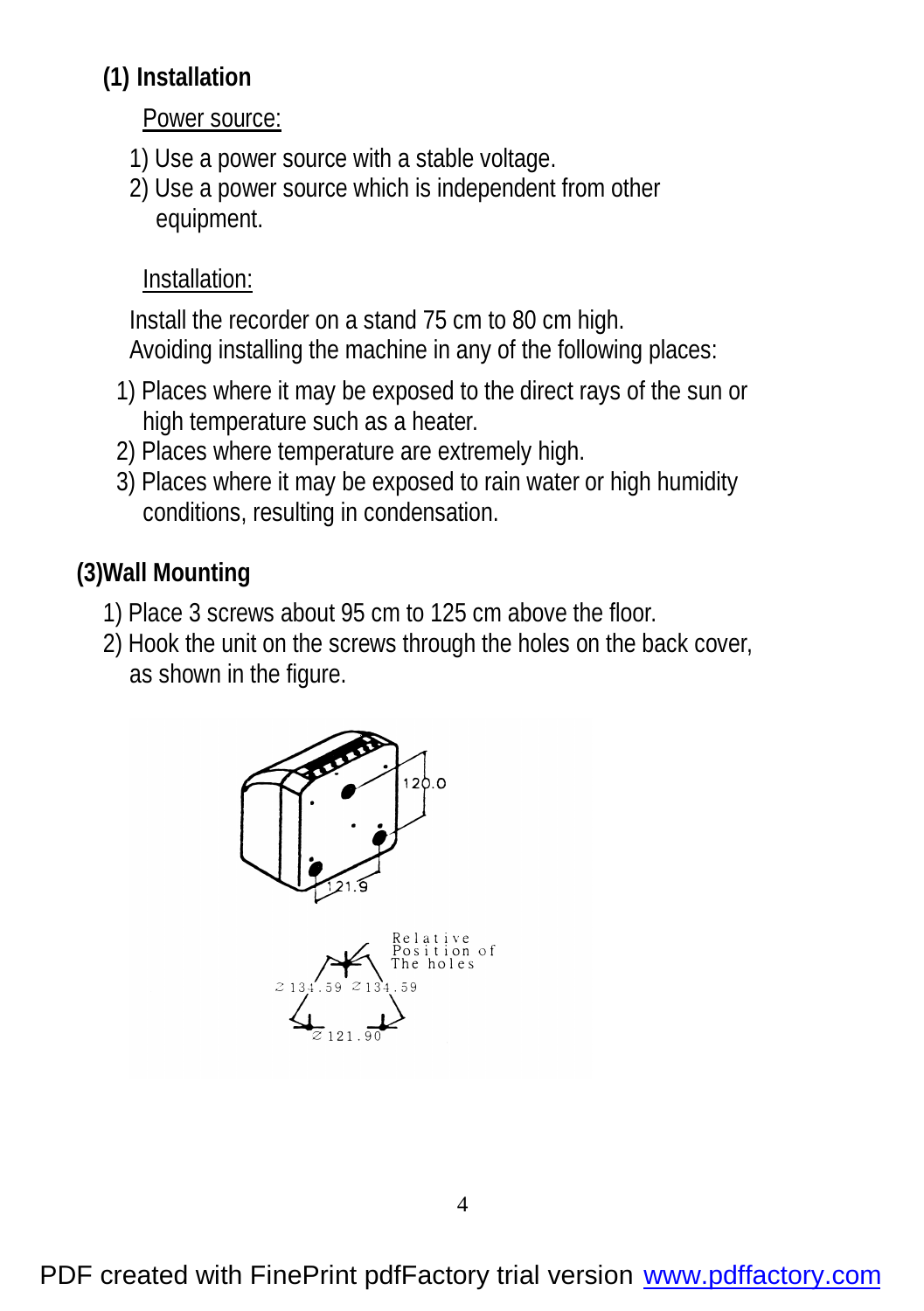# **3. SETTING**

 Open the lid with the power on to enter program status and use buttons on operation panel to set the program. The functions of each button listed as bellows:



- PRO: Press the "PRO" button to select the program group. In P1 status, press the "PRO" to enter P2 status, press the "PRO" again to enter P3 status.
- CL: Press the + and button at the same time to cancel the existing program contents.

#### **(1) Setting of Year, Month and Date**

Example: Change October 14, 1999 (Thursday) to November 22, 1999 (Monday)

1) Open the lid, the LCD displays P1.



2) Press F1 button.



- 3) Press the + or button to change the year to 99 and press the "E" button. If it is not necessary to change the year, press the "E" button.
- 4) Press the + or button to change the month to 11 and press the "E" button. If it is not necessary to change the month, press the "E" button.



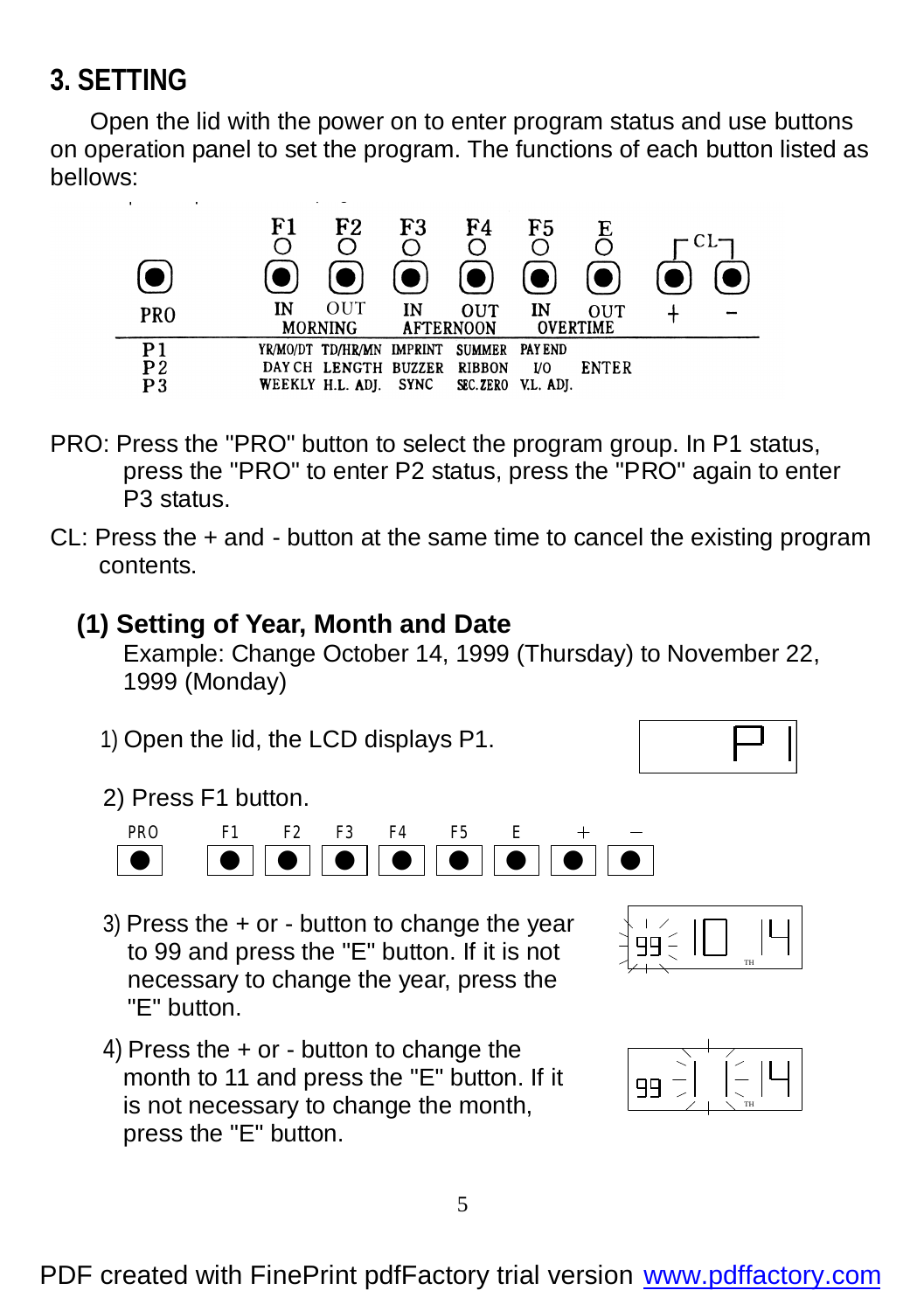- 5) Press the  $+$  or  $-$  button to change the date to 22 and press the "E" button. If it is not necessary to change the date, press the "E" button.
- 6) Press the  $+$  or button to change the day of week to MO and press the "E" button. If it is not necessary to change the day of week, press the "E" button.
- 7) The LCD goes off, the setting is completed. Close the lid. If required, other settings can be performed before closing the lid.

## **(2) Setting of Time System, Hour and minute**

Example: Change 15:14 PM, 24 hour display to 10:30 AM, 24 hour display.

- 1) Open the lid, the LCD displays P1
- 2) Press F2 button



- 3) Press the + or button to change the hour system to 24 and press the "E" button. If it is not necessary to change the time system, press the "E" button.
- 4) Press the  $+$  or button to change the hour to 10 and press the "E" button. If it is not necessall  $p+q$ to change the hour, press the "E" button.
- 5) Press the  $+$  or button to change the minute to 30 and press the "E" button. If it is not necessary to change the minute, press the "E" button.



ÊÝÉ.









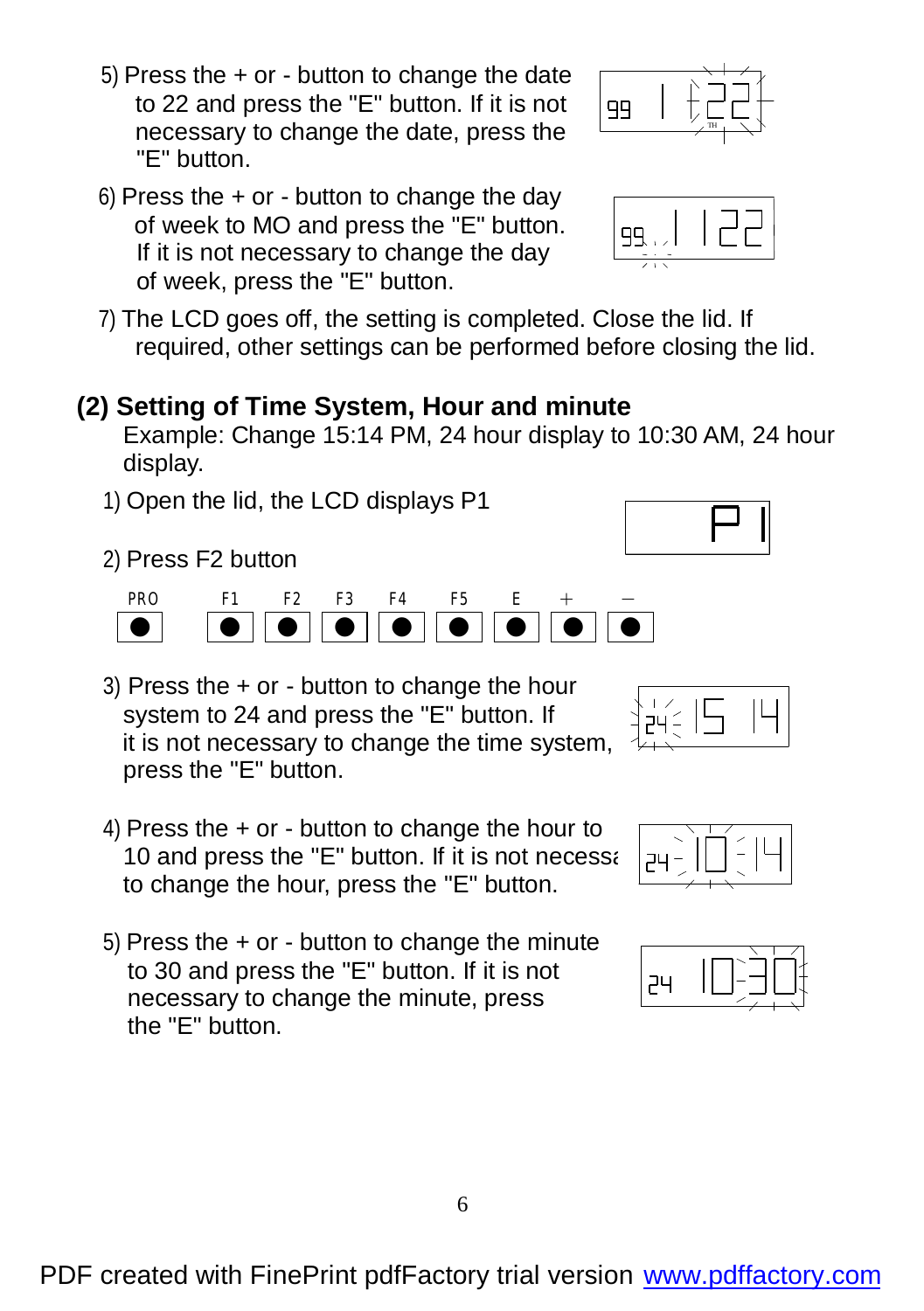- 6) The LCD goes off, the setting is completed. Close the lid. If required, other settings can be performed before closing the lid.
- **(3) Setting imprint:**



- \*The surface detection function operates only when you use our standard card (01 monthly pay cards) or an equivalent with a surface detection cut-out.
	- 1) Card type can be selected from 01-10 the mode which applies to the card you use.

Card type Value

Monthly pay (card surface detection operational) 01 (pitch 6mm) Monthly pay (card surface detection not operational) 02 (pitch 6mm) Weekly pay (Bottom space 23mm) 03 (pitch 6mm) Weekly pay (Bottom space 35mm) 04 (pitch 6mm) Weekly pay (Bottom space 70mm) 05 (pitch 7mm) Weekly pay (Bottom space 23mm) (vertical) 06 (pitch 6mm)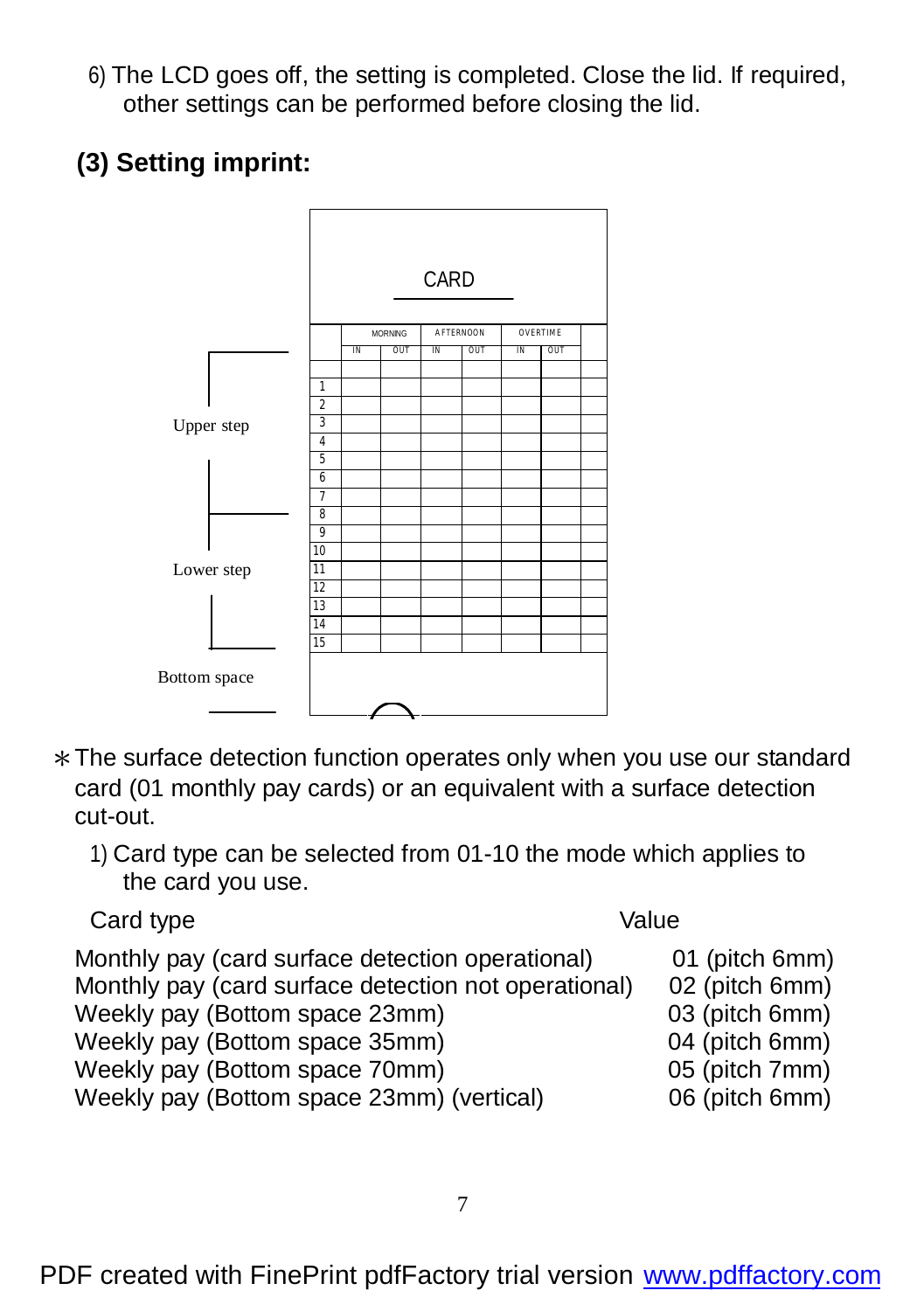Weekly pay (Bottom space 35mm) (vertical) 07 (pitch 6mm) Weekly pay (Bottom space 70mm) (vertical) 08 (pitch 7mm) \*Special card (Bottom space 23mm) (vertical) 09 (pitch 6mm) Full-monthly printing (Bottom space 5mm) 10 (pitch 5mm) Monthly pay (Bottom space 23mm) 11 (pitch 6.1mm) Upper step bi-weekly pay (bottom space 23mm) 12 (pitch 7mm)<br>Lower step bi-weekly pay (bottom space 23mm) 13 (pitch 7mm) Lower step bi-weekly pay (bottom space 23mm) Upper step bi-weekly pay (bottom space 35mm) 14 (pitch 7mm) Lower step bi-weekly pay (bottom space 35mm) 15 (pitch 7mm) Weekly pay (Bottom space 23mm) 16 (pitch 7mm) Weekly pay (Bottom space 23mm) 17 (pitch 7mm)

\*Please refer P.21 Setting special card. 2) Minute indication can be selected from 01-04

| Minute indication | Value |
|-------------------|-------|
| Minute            | 01    |
| $1/100$ hour A    | 02    |
| $1/100$ hour B    | 03    |
| $1/10$ hour A     | 04    |

| 1/60 Hour    |  | <u>  100    101    103    104    105    106    107    108    109    20    30    31    32    33    34    35    20</u>    |  |  |  |  |  |                                                   |  |  |  | 54 55 56 57 58 59    |  |
|--------------|--|-------------------------------------------------------------------------------------------------------------------------|--|--|--|--|--|---------------------------------------------------|--|--|--|----------------------|--|
| 1/100 Hour A |  | $\vert$ 00 $\vert$ 02 $\vert$ 03 $\vert$ 05 $\vert$ 07 $\vert$ 08 $\vert$ 10 $\vert$ 12 $\vert$ 13 $\vert$ 15 $\vert$ ~ |  |  |  |  |  | 48   50   52   53   55   57   58   ~              |  |  |  | 90 92 93 95 97 98    |  |
| 1/100 Hour B |  | $\vert$ 00 $\vert$ 00 $\vert$ 00 $\vert$ 05 $\vert$ 05 $\vert$ 05 $\vert$ 10 $\vert$ 10 $\vert$ 10 $\vert$ 15 $\vert$ ~ |  |  |  |  |  | 45 50 50 50 55 55 55 -                            |  |  |  | 90 90 90 95 95 95    |  |
| 1/10 Hour    |  | 00 00 00 00 00 01 01 01 01 01                                                                                           |  |  |  |  |  | $\vert$ 04   05   05   05   05   05   05   $\sim$ |  |  |  | 09 09 09 09 09 09 09 |  |

#### 3) Day of the week indication

| Imprint of day of week | Value | Example            |
|------------------------|-------|--------------------|
| No indication          | 00    | <b>Blank</b>       |
| Date                   | 01    | $01, 02, -31.$     |
| English                | 02    | SU, MO, ~SA.       |
| Italian                | 03    | DO, LU, $\sim$ SA. |
| German                 | 04    | $SO$ , MO, $-SA$   |
| French                 | 05    | $DI, LU, -SA.$     |
| Spanish                | 06    | $DO, LU, -SA.$     |
| Japanese               | 07    | 日,月,~土.            |
| Number                 | 08    | $D7, D1, D2, -D6.$ |
|                        | 8     |                    |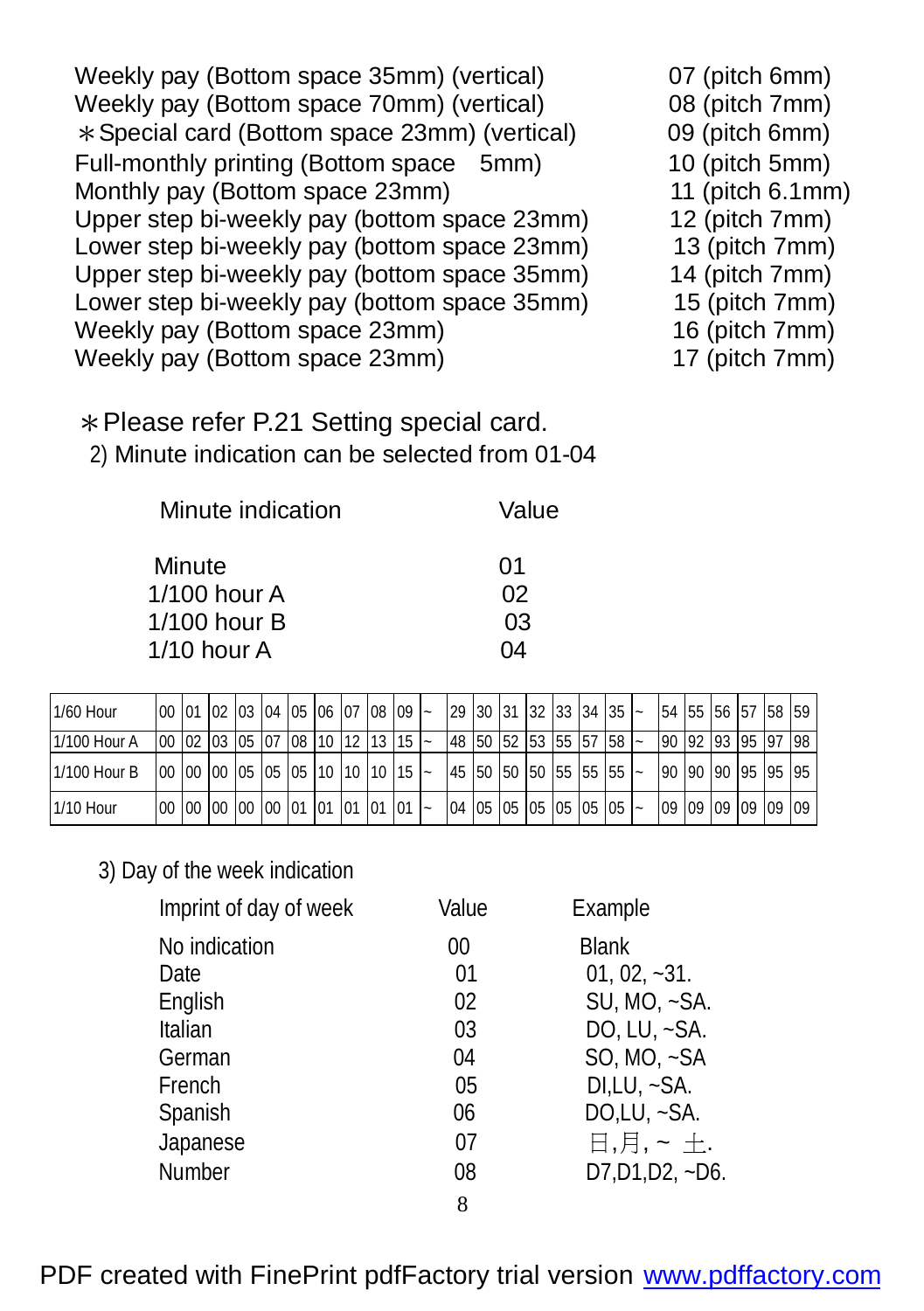## 4) Example

 Initial value of card type and imprint is 02 01 01, monthly pay card with card surface detection not operational, minute indication in minute and day of the week indication in date.

To change to lower step weekly pay (bottom space 35mm), minute indication in minute and day of the week indication in English, perform the following:

a. Open the lid, the LCD displays P1.



b. Press F3 button.



C. Press the + or - button to change the card type and press the "E" button. If it is not necessary to change the type, press the "E" button.



- d. Press the + or button to change the minute indication and press the "E" button. If it is not necessary to change it, press the "E" button.
- e. Press the  $+$  or  $-$  button to change the day of the week indication and press the "E" button. If it is not necessary to change it, press the "E" button.





f. The LCD goes off, the setting is completed. Close the lid. If required, other settings can be performed before closing the lid.

## **(4) Setting summer time**

To set summer time, there are 2 options. Option 1: by date, option 2: by weekly. Each option has 2 programs that must be set simultaneously. Set program 1 to start summer time, program 2 to end summer time.

Example 1: (Option 1: by date) Starting date and time: April 1, 02:00 Ending date and time: October 1, 02:00 At 2:00 AM on the first day of summer time, the clock automatically gains one hour to show 3:00 AM.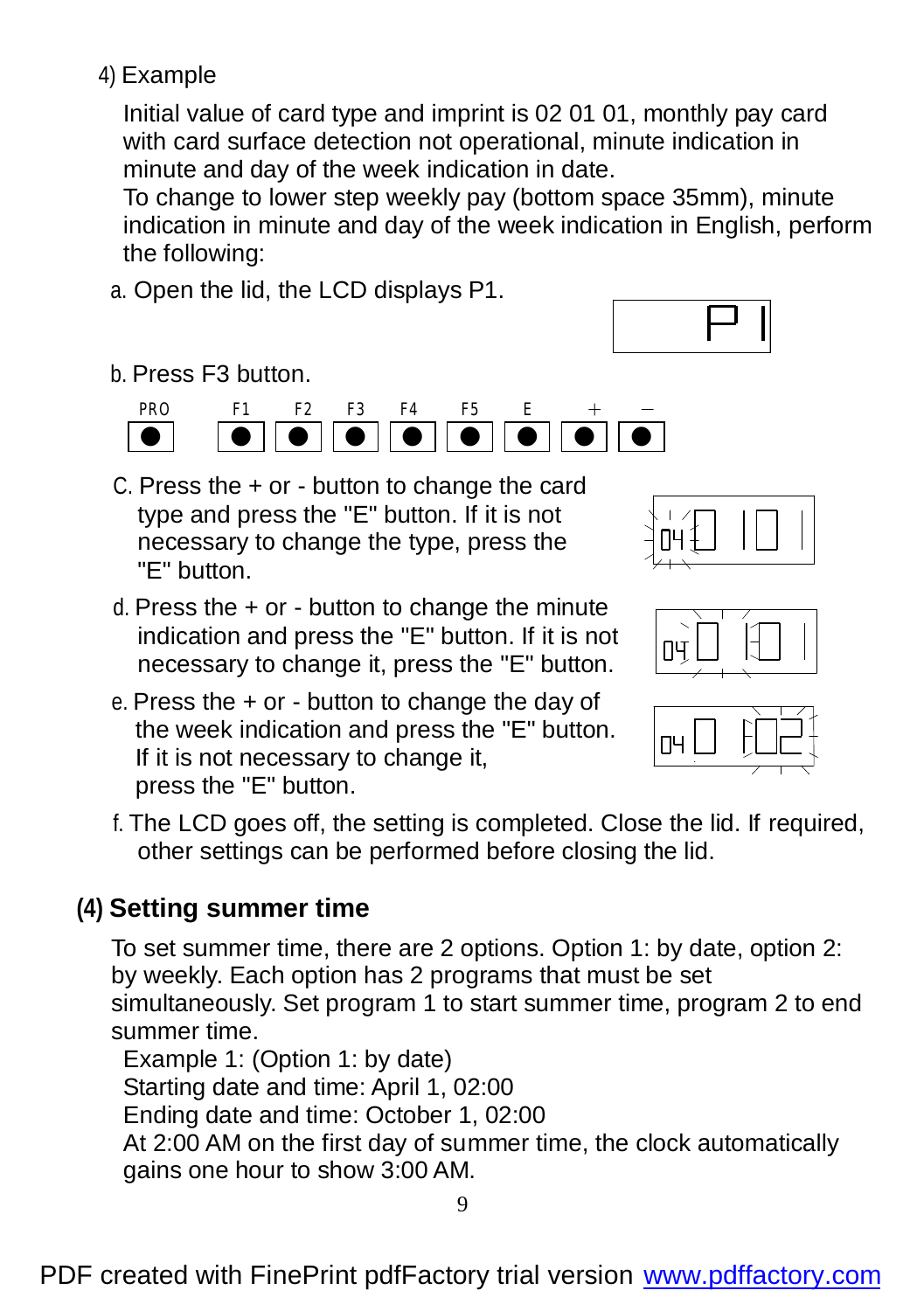When 2:00 AM comes on the last day of summer time, it loses one hour and return to 1:00 AM.

a. Open the lid, the LCD displays P1.



b. Press F4 button.



- $c.$  Press the  $+$  or  $-$  button to change option 1, and press the "E" button.
- d. Press the  $+$  or  $-$  button to change the hour to 2 and press the "E" button. If it is not necessary to change it, press the "E" button.
- e. Press the  $+$  or  $-$  button to change the month to 04 (April) and press the "E" button. If it is not necessary to change it, press the "E" button.
- f. Press the  $+$  or  $-$  button to change the day to 01 and press the "E" button. If it is not necessary to change it, press the "E" button.
- g. The LCD will display as shown and the setting of the ending date will start.
- f. Press the  $+$  or  $-$  button to change the day to 01 and press the "E" button. If it is not necessary to change it, press the "E" button.
- h. Following the above procedures from step (d) to set the ending date of summer time.
- i. The LCD goes off, the setting is completed. Close the lid. If required, other settings can be performed before closing the lid.









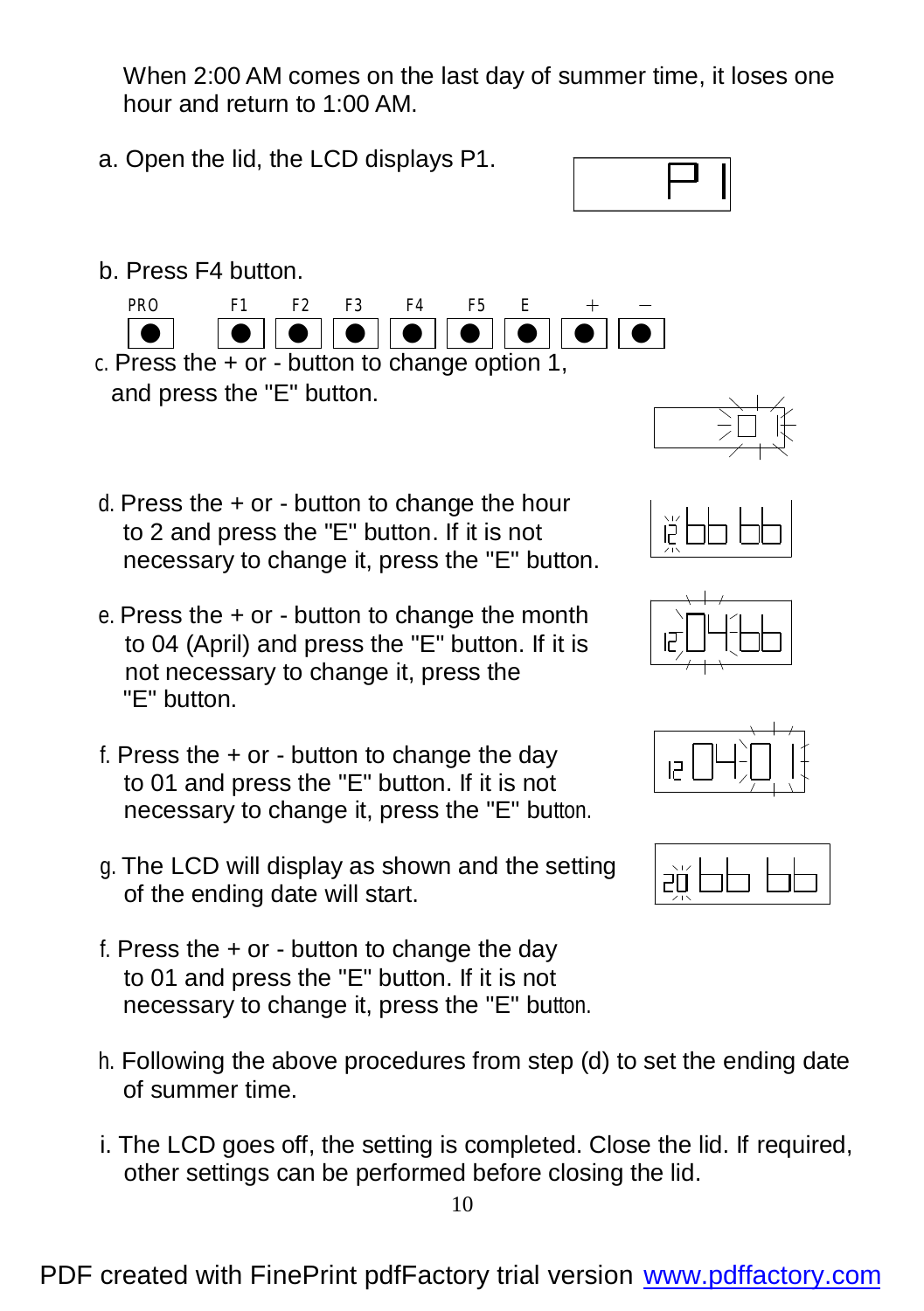Example 2: (Option 2: by weekly) Starting date and time: 2004/3/28 SUN Ending date and time: 2004/9/26 SUN If set as the above, the unit remembers the start date as the last Sunday of March and the end date as the last Sunday of October. Once set, the unit automatically updates the setting every year thereafter. No further manual setting is necessary.

At 2:00 AM on the first day of summer time, the clock automatically gains one hour to show 3:00 AM.

When 3:00 AM comes on the last day of summer time, it loses one hour and return to 1:00 AM.

a. Open the lid, the LCD displays P1.



b. Press F4 button.



- c. press the  $+$  or  $-$  button to change option 2, and press the "E" button.
- d. Press the + or button to change the year to 04 and press the "E" button. If it is not necessary to change it, press the "E" button.
- e. Press the  $+$  or  $-$  button to change the month to 03 (May) and press the "E" button. If it is not necessary to change it, press the "E" button.
- f. Press the  $+$  or  $-$  button to change the day to 28 and press the "E" button. If it is not necessary to change it, press the "E" button. And then the "SU" is blinking, press "E" button again. The starting date of summer time has been set.







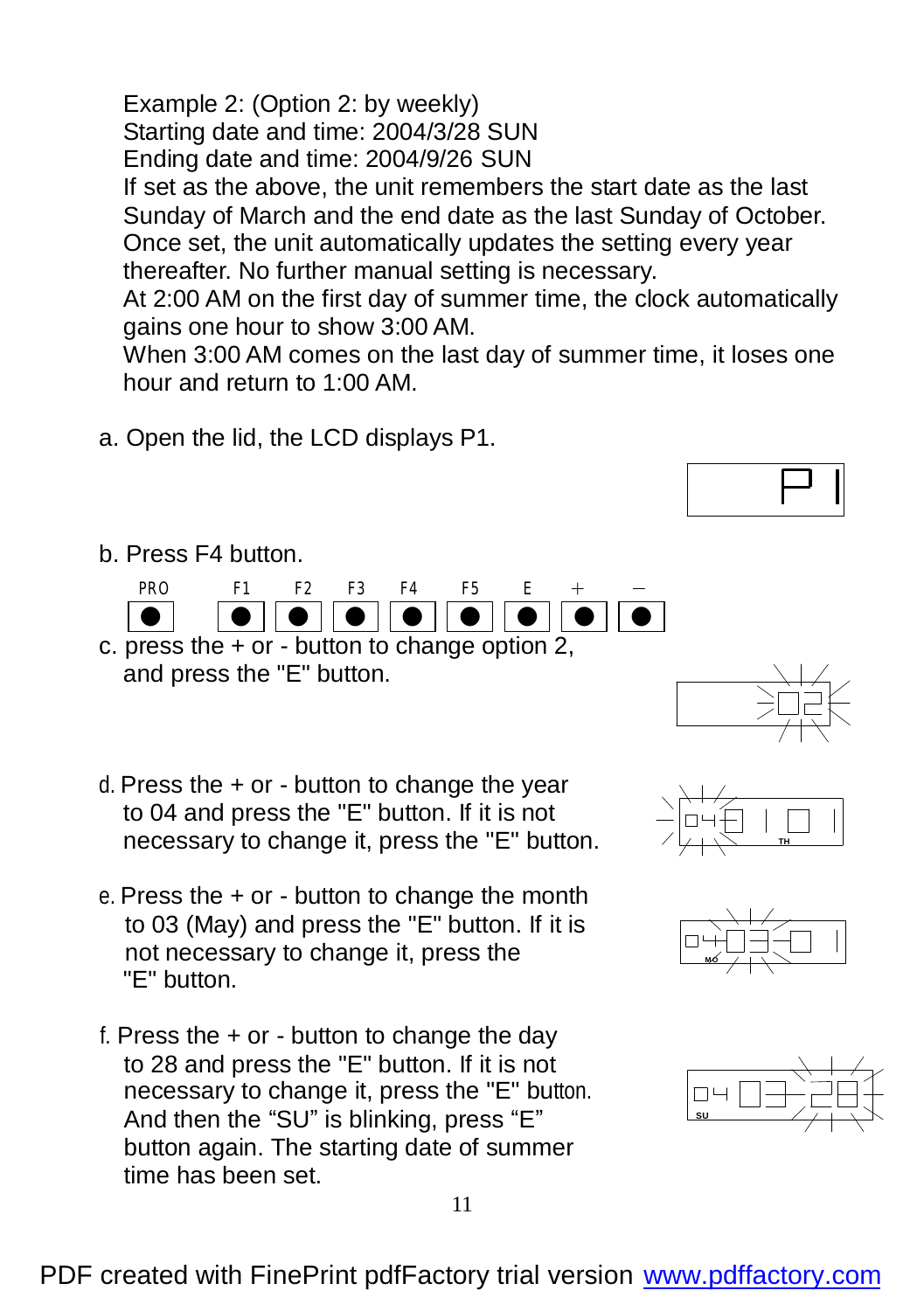g. The LCD will display as shown and the setting of the ending date will start.



h. Following the above procedures from step

(d) to set the ending date of summer time.

## **(5) Changing pay period ending date**

 Initial value of pay ending date is 31 01 FR, monthly pay ending date is 31, weekly pay ending date is Friday and the 1st row is set as a blank row.



1) Change pay ending date (Monthly pay)

A blank row means a row is left blank out of the 32 rows on the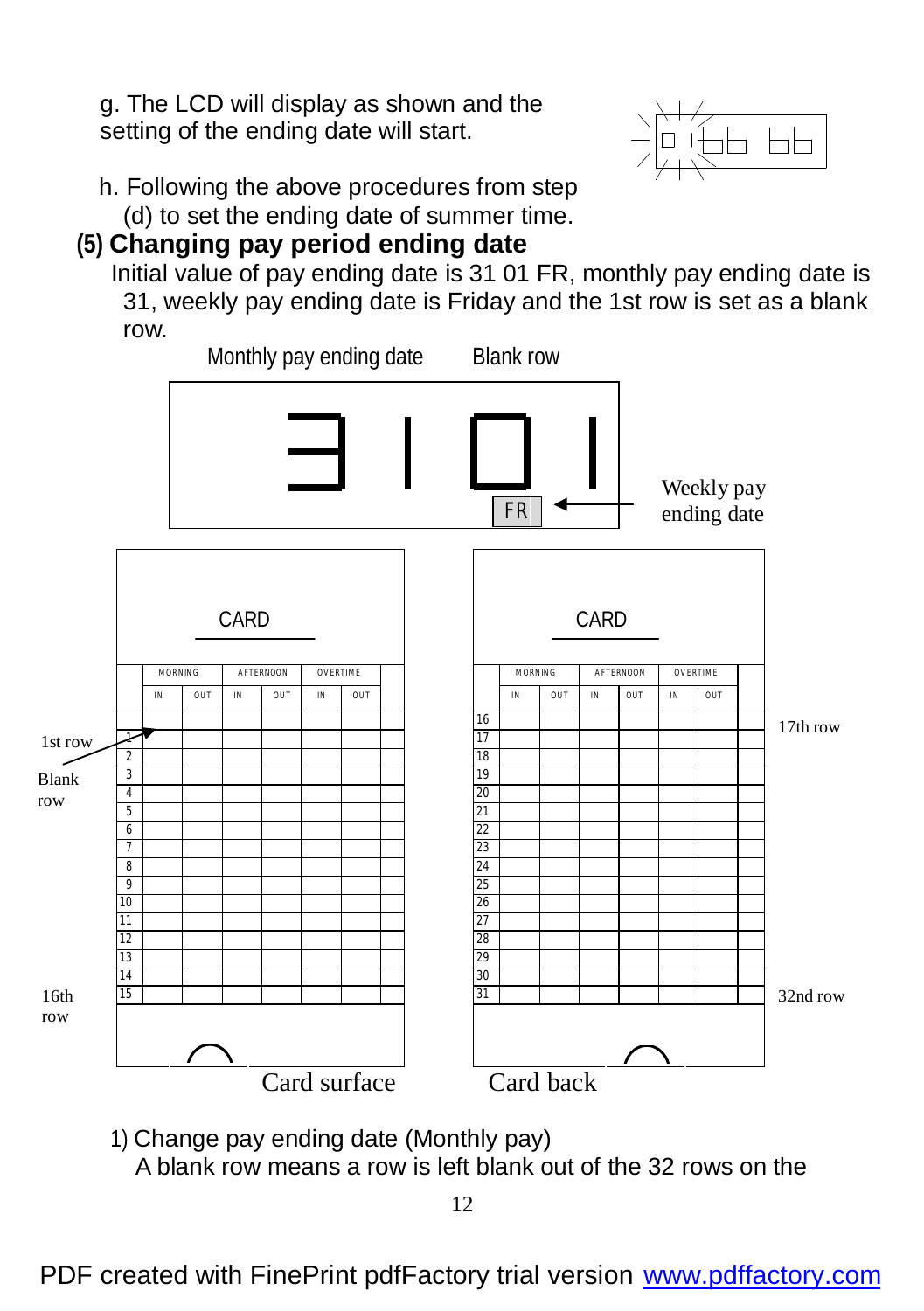surface and back of a time card. Printing position of pay ending date is one row above the blank row.

 Example: Change the pay ending date to 20th and blank row to 16th row, perform the following:



Blank row

- a. Open the lid, the LCD displays P1.
- b. Press F5 button.



- c. Press the  $+$  or  $-$  button to change the pay ending date to 20 and press the "E" button. If it is not necessary to change it, press the "E" button.
- d. Press the  $+$  or  $-$  button to change the blank row to 16 and press the "E" button. If it is not necessary to change it, press the "E" button.
- e. The day of week will blink. Press the "E" button, the LCD goes off, the setting is completed. Close the lid. If required, other settings can be performed before closing the lid.
- 2) Change pay ending day (Weekly pay) Printing format of weekly card have two styles: horizontal and vertical style. Pay ending date for horizontal style card is set at the last row of the time card. While vertical style card has no imprint for pay ending date.

 Example: Change the pay ending date to Sunday, perform the following:

a. Open the lid, the LCD displays P1.





FR



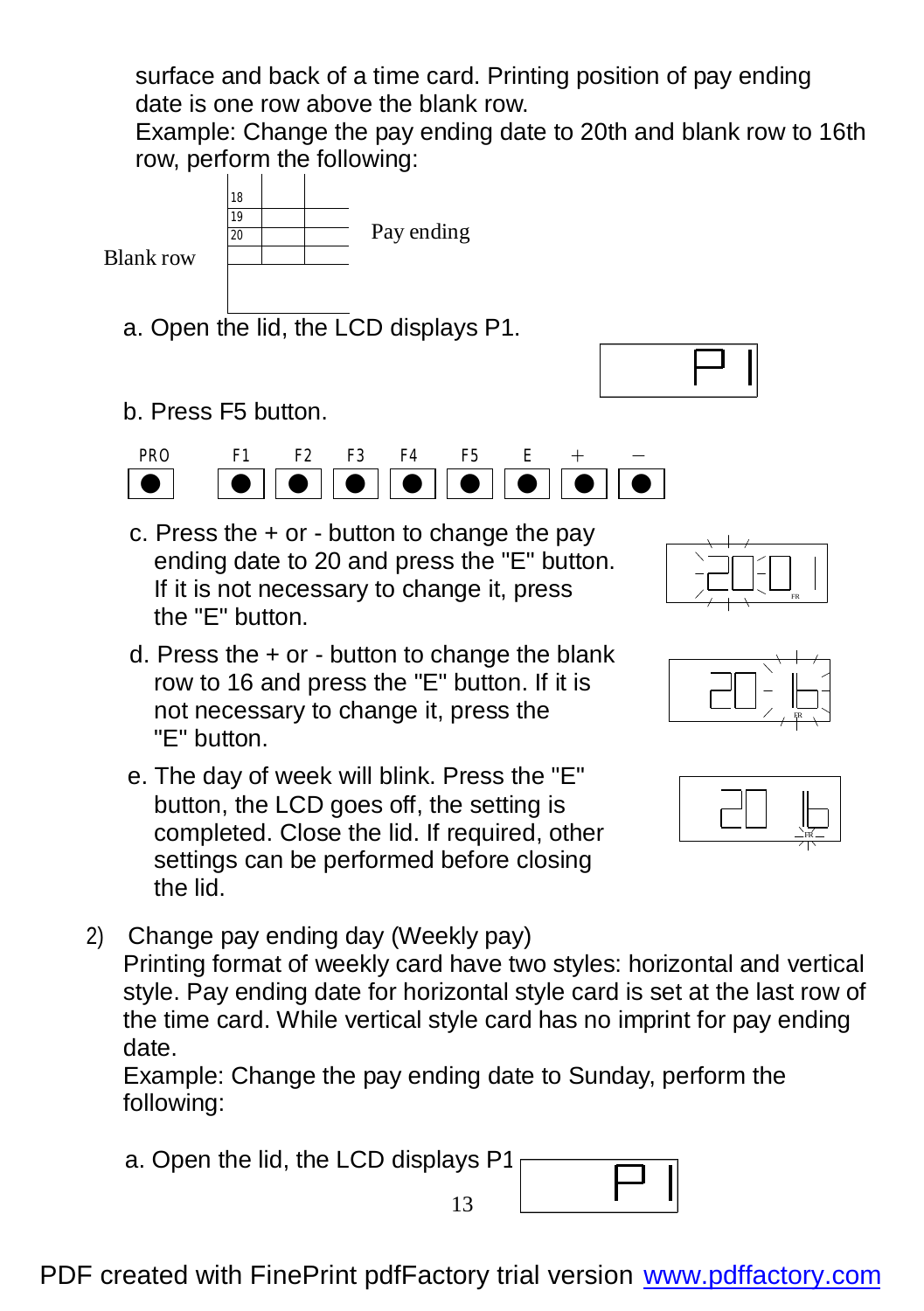b. Press F5 button.



c. Press the "E" button twice, the day of week will blink. Press the + or - button to change the day of week to SU and press the "E" button.

The LCD goes off, the setting is completed. Close the lid. If required, other settings can be performed before closing the lid.



\* Please refer to the imprint setting for weekly pay card selection.

Horizontal weekly card Vertical weekly card

| NO.         |    |                |    |                                     |    |     |  | N                      |
|-------------|----|----------------|----|-------------------------------------|----|-----|--|------------------------|
| <b>NAME</b> |    |                |    |                                     |    |     |  | N.                     |
|             |    | <b>MORNING</b> |    | <b>OVERTIME</b><br><b>AFTERNOON</b> |    |     |  |                        |
|             | IN | our            | IN | OUT                                 | IN | out |  |                        |
| MO          |    |                |    |                                     |    |     |  | IN                     |
| TU          |    |                |    |                                     |    |     |  | OUT                    |
| WE          |    |                |    |                                     |    |     |  | $\overline{\text{IN}}$ |
| TH          |    |                |    |                                     |    |     |  | OUT                    |
| FR          |    |                |    |                                     |    |     |  | IN                     |
| SA          |    |                |    |                                     |    |     |  | OUT                    |
| <b>SU</b>   |    |                |    |                                     |    |     |  |                        |
|             |    |                |    |                                     |    |     |  |                        |

Pay ending day is Sunday Pay ending day is Sunday

| NO.<br>NAME <sub>-</sub> |            |     |            |     |     |     |  |  |  |  |
|--------------------------|------------|-----|------------|-----|-----|-----|--|--|--|--|
|                          | <b>MON</b> | TUE | <b>WED</b> | THU | FRI | SAT |  |  |  |  |
| IN                       |            |     |            |     |     |     |  |  |  |  |
| <b>OUT</b>               |            |     |            |     |     |     |  |  |  |  |
| IN                       |            |     |            |     |     |     |  |  |  |  |
| OUT                      |            |     |            |     |     |     |  |  |  |  |
| IN                       |            |     |            |     |     |     |  |  |  |  |
| OUT                      |            |     |            |     |     |     |  |  |  |  |
|                          |            |     |            |     |     |     |  |  |  |  |
|                          |            |     |            |     |     |     |  |  |  |  |

# **(6) Day time change**

The initial value for day time change has been set at 00 00. The print row is changed at 00:00.

Example: Set the day time change at 03:30 AM, perform the following:

1) Open the lid, the LCD displays P1.

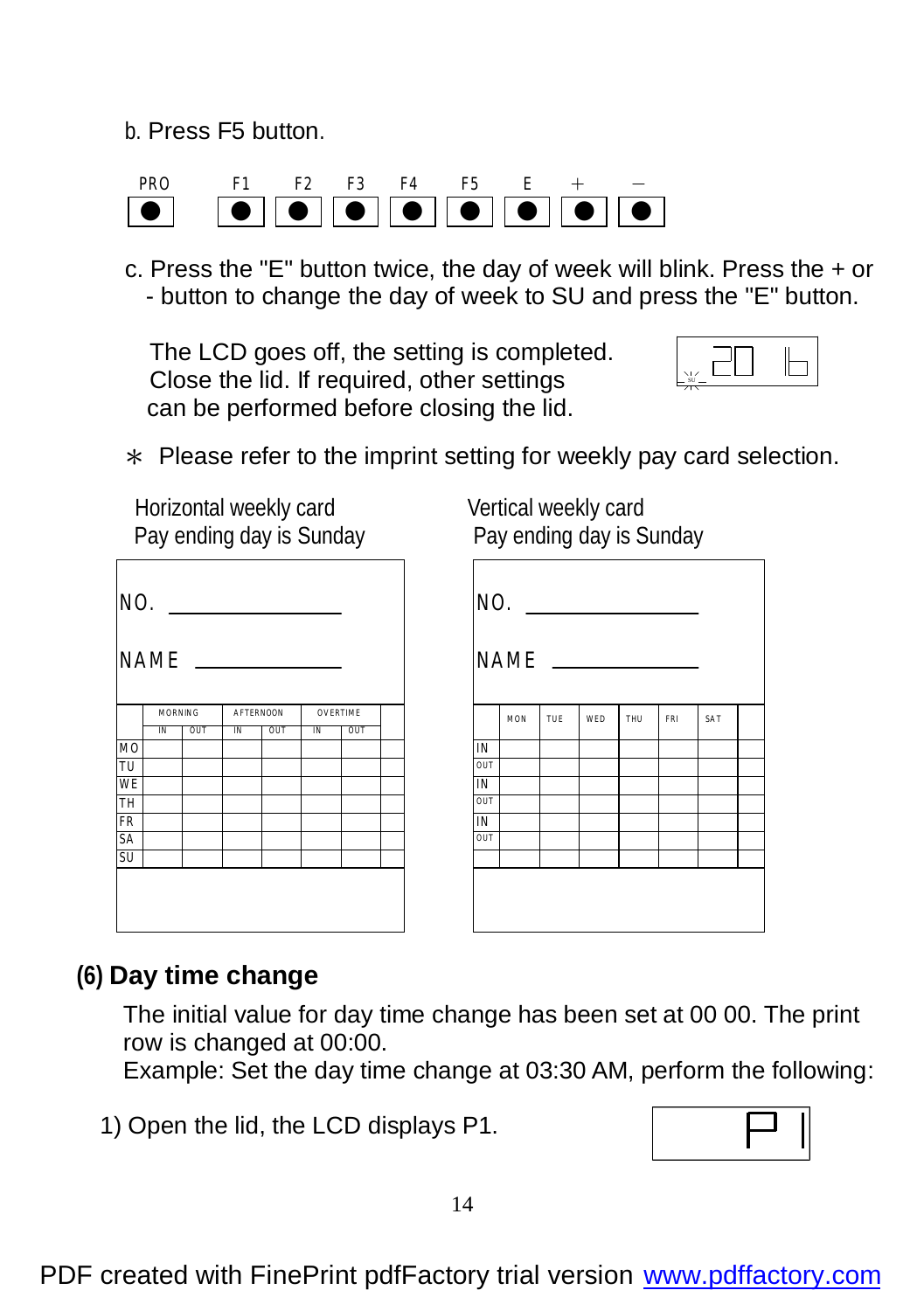2) Press the PRO button, the LCD displays P2.

PRO F1 F2 F3 F4 F5 E + -● ● ● ● ● ● ● ● ●

3) Press F1 button and use the + or - button to change the hour of day change to 03 and press the "E" button. If it is not necessary to change it, press the "E" button.

4) Press the + or - button to change the minute of day change to 30 and press the "E" button. If it is not necessary to change it, press the "E" button.

## **(7) Changing time signal length**

Initial value of time signal length has been set to 05. The length of time signal is 5 seconds.

Example: Change the initial value to 10 seconds, perform the followings:

- a. Open the lid, the LCD displays P1.
- b. Press the PRO button, the LCD displays P2.

PRO F1 F2 F3 F4 F5 E + -● ● ● ● ● ● ● ● ●

 c. Press F2 button and use the + or - button to change the seconds to 10 and press the "E" button. The LCD goes off, the setting

 is completed. Close the lid. If required, other settings can be performed before closing the lid.

#### **(8) Setting time signa**l

Totaling 42 programs can be set and can be operated at any given











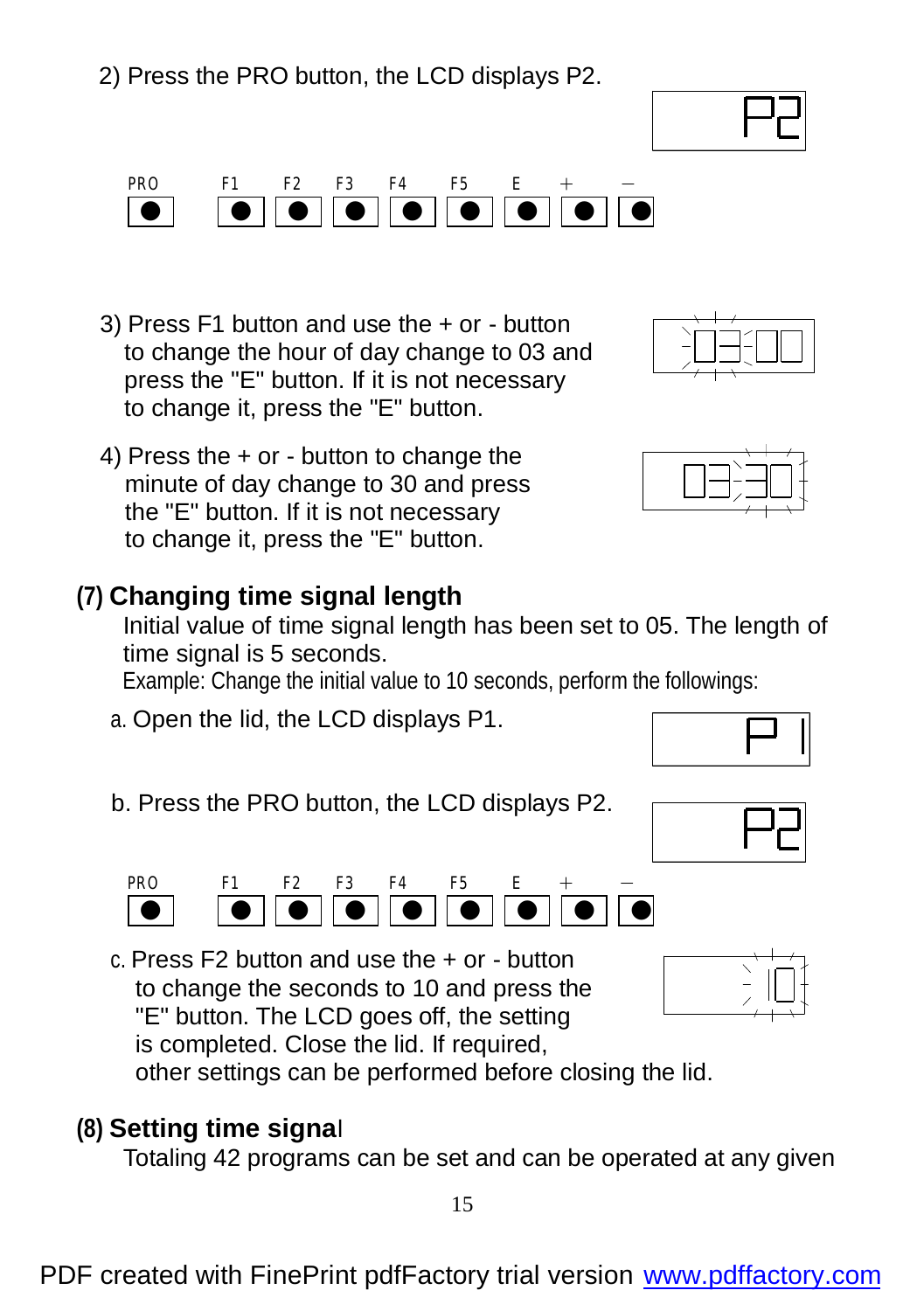time or on any day of the week.

Example: Set a time signal sound at 8:00, Monday to Friday, and at 05:00 PM, every day of the week. Perform the followings:

1) Open the lid, the LCD displays P1.

2) Press the PRO button, the LCD displays P2.



- 3) Press F3 button and use the + or button to change the hour to 08 and press the "E" button. If it is not necessary to change it, press the "E" button.
- 4) Press the + or button to change the minute to 00 and press the "E" button. If it is not necessary to change it, press the "E" button.
- 5) Day of week display SU will blinking, then press the "E" button to register the setting. When the next program number 02 66 66 appears, the registration is completed.
- 6) Press the  $+$  or  $-$  button to change the hour to 17 and press the "E" button. If it is not necessary to change it, press the "E" button.
- 7) Press the + or button to change the minute to 00 and press the "E" button. If it is not necessary to change it, press the "E" button.
- 8) Day of week display SU will blinking, press + button to add the day that time











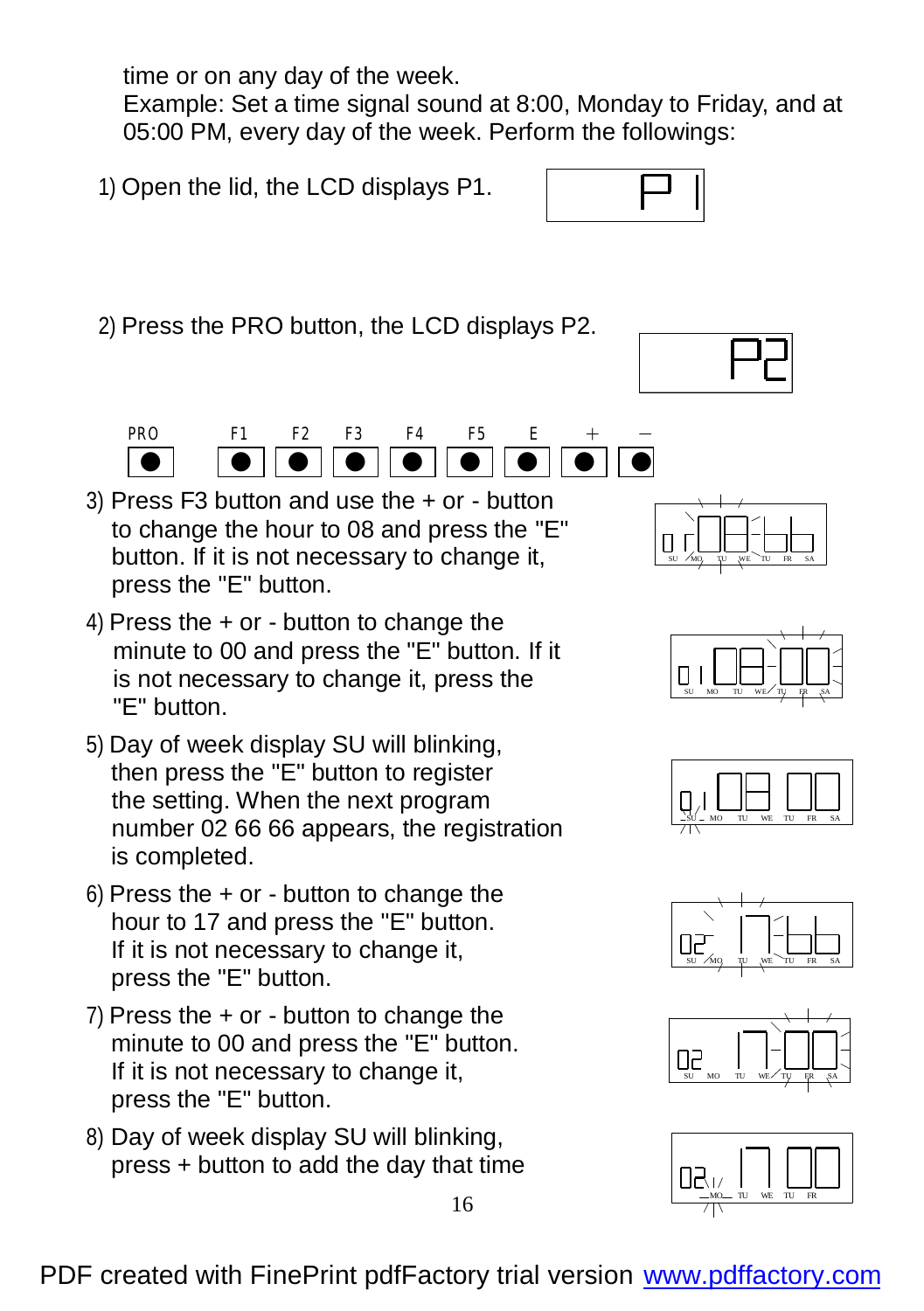signal is sounded and press - button to cancel the time signal. To register the setting, press the "E" button. When the next program number 03 66 66 appears, the registration is completed. Close the lid.

# \***Changing (confirming) the time signal setting**

1) Open the lid, the LCD displays P1.

2) Press the PRO button, the LCD displays P2.

PRO F1 F2 F3 F4 F5 E + -● ● ● ● ● ● ● ● ●

3) Press F3 button, the LCD will display data of group 1 you have just entered. If you don't want to change it, press F3 button to move to group 2. Following this procedure to the specific group you want to change (confirm). Press + and - button at the same

time to delete the data and enter the correct time of signal. Press the "E" button to register it. When the next program number appears, the registration is completed.

# **(9) Setting time of ribbon color change**

 Totaling 18 programs can be set and can be operated at any given time or on any day of the week. Odd groups imprint RED color, Even groups imprint BLUE color.

 Example: RED printing at 08:01 (all days of week) and BLUE printing at 17:00 (from Monday to Friday). Perform the following:

1) Open the lid, the LCD displays P1.





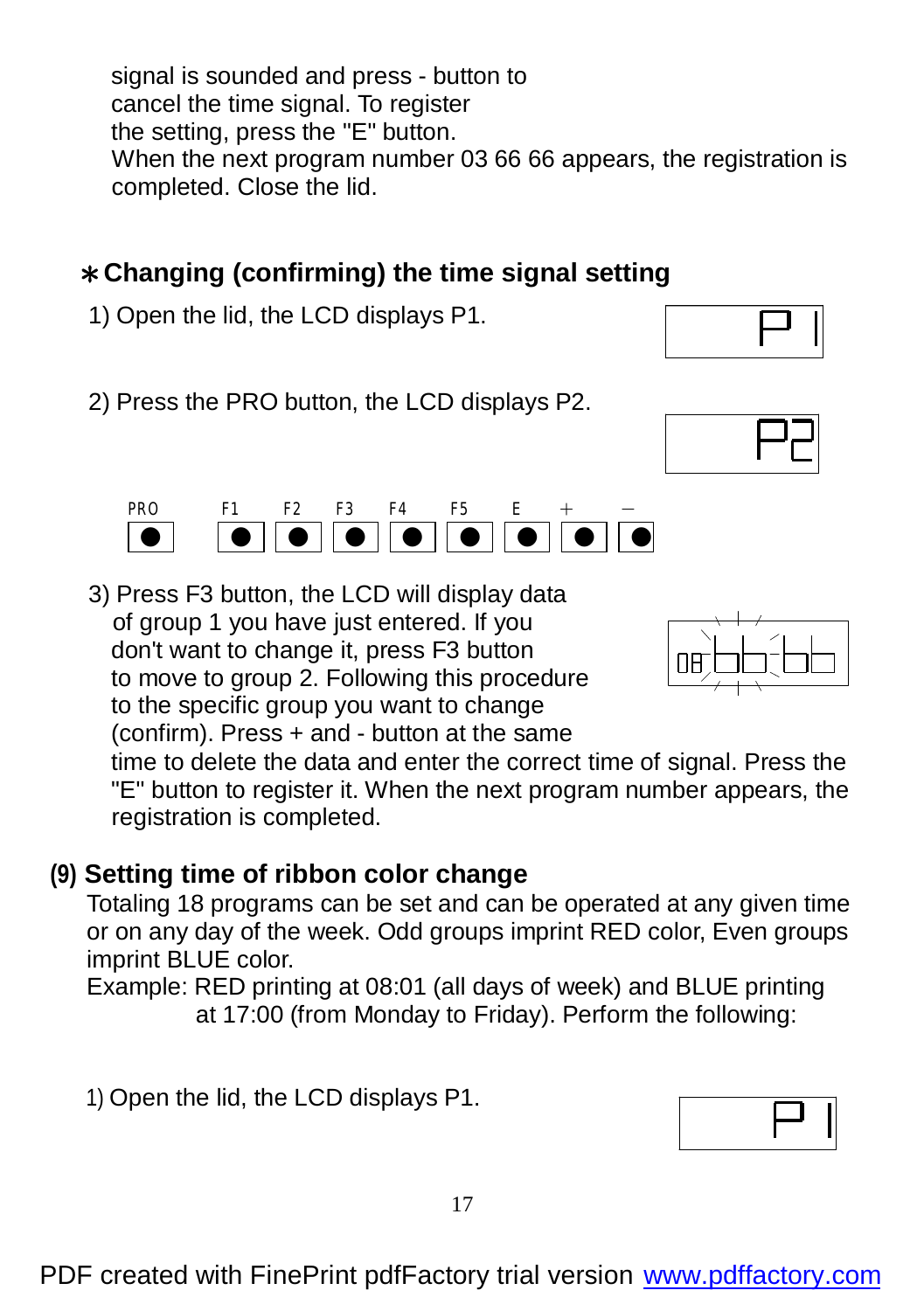



- 3) Press F4 button and use the + or button to change the hour to 08 and press the "E" button. If it is not necessary to change it, press the "E" button.
- 4) Press the + or button to change the minute to 01 and press the "E" button. If it is not necessary to change it, press the "E" button.
- 5) Day of week display SU will blinking, then press the "E" button to register the setting. When the next program number 02 66 66 appears, the registration is completed.
- 6) Press the + or button to change the hour to 17 and press the "E" button. If it is not necessary to change it, press the "E" button.
- 7) Press the + or button to change the minute to 00 and press the "E" button. If it is not necessary to change it, press the "E" button.
- 8) Day of week display SU will blinking, press + button to add the day that ribbon color change is switched and press button to cancel the color change. To register the setting, press the "E" button. When the next program number 03 66 66 appears, the

registration is completed. Close the lid.

#### \***Changing (confirming) the ribbon color change setting**

18

1) Open the lid, the LCD displays P1.













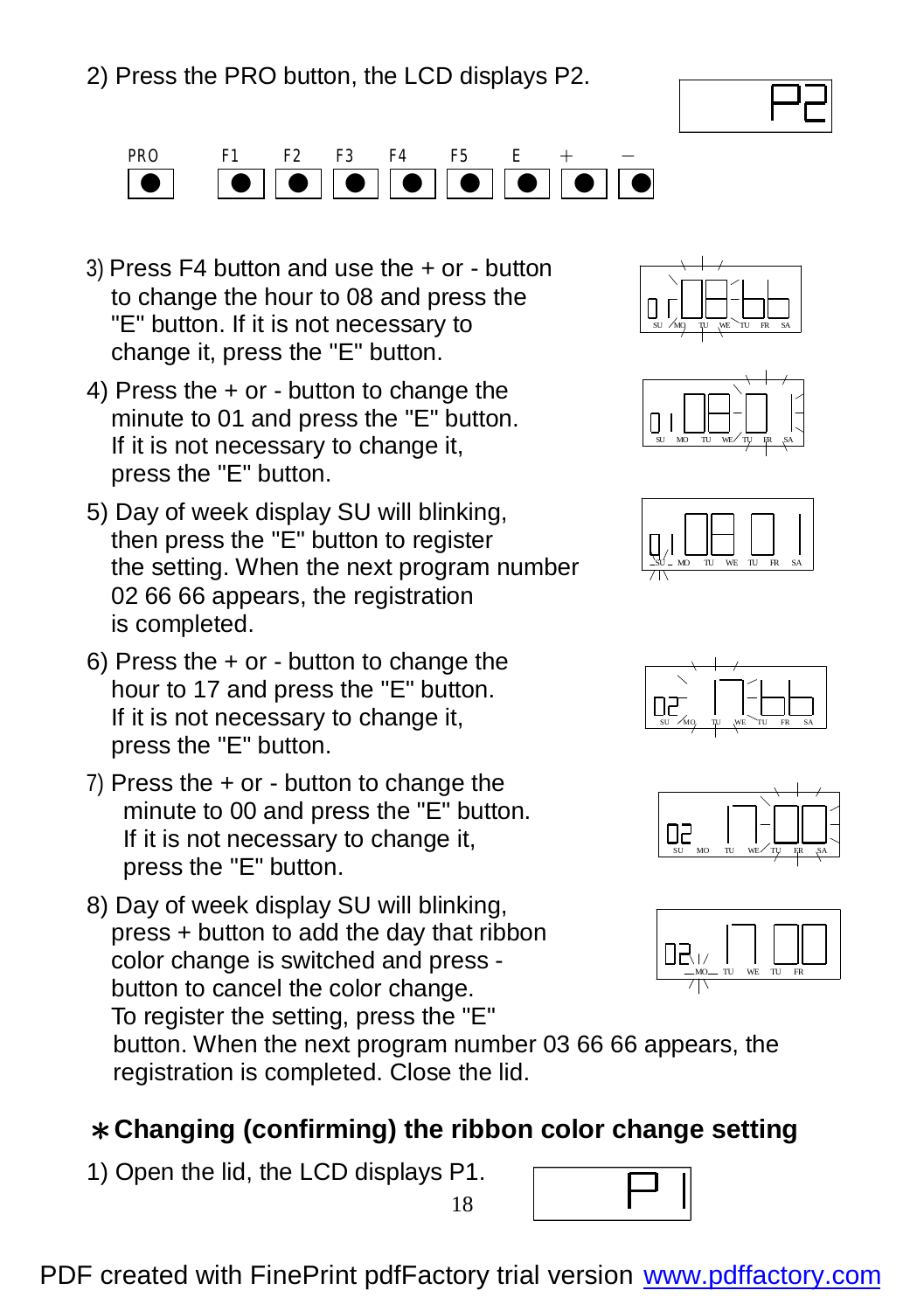2) Press the PRO button, the LCD displays P2.



 3) Press F4 button, the LCD will display data of group 1 you have just entered. If you don't want to change it, press F4 button to move to group 2. Following this procedure to the specific group you want to change (confirm).



Press + and - button at the same time to delete the data and enter the correct time for color change. Press the "E" button to register it. When the next program number appears, the registration is completed.

## **(10)Setting time of IN/OUT auto-shift position**

 Totaling 18 programs can be set and can be operated at any given time or on any day of the week.

 The position code has to be entered before input the time of autoshift. The position code as bellows:

| 11 Morning IN  |           | 12 Morning   | <b>OUT</b> |
|----------------|-----------|--------------|------------|
| 13 Afternoon   | <b>IN</b> | 14 Afternoon | <b>OUT</b> |
| 15 Overtime IN |           | 16 Overtime  | OUT        |

Example: Morning IN 07:00 (everyday) Afternoon OUT 04:00 PM (from Monday to Friday)

- 1) Open the lid, the LCD displays P1.
- 2) Press the PRO button, the LCD displays P2.



3) Press F5 button and use the + or - button to change the position code to 11 and press the "E" button. If it is not necessary to





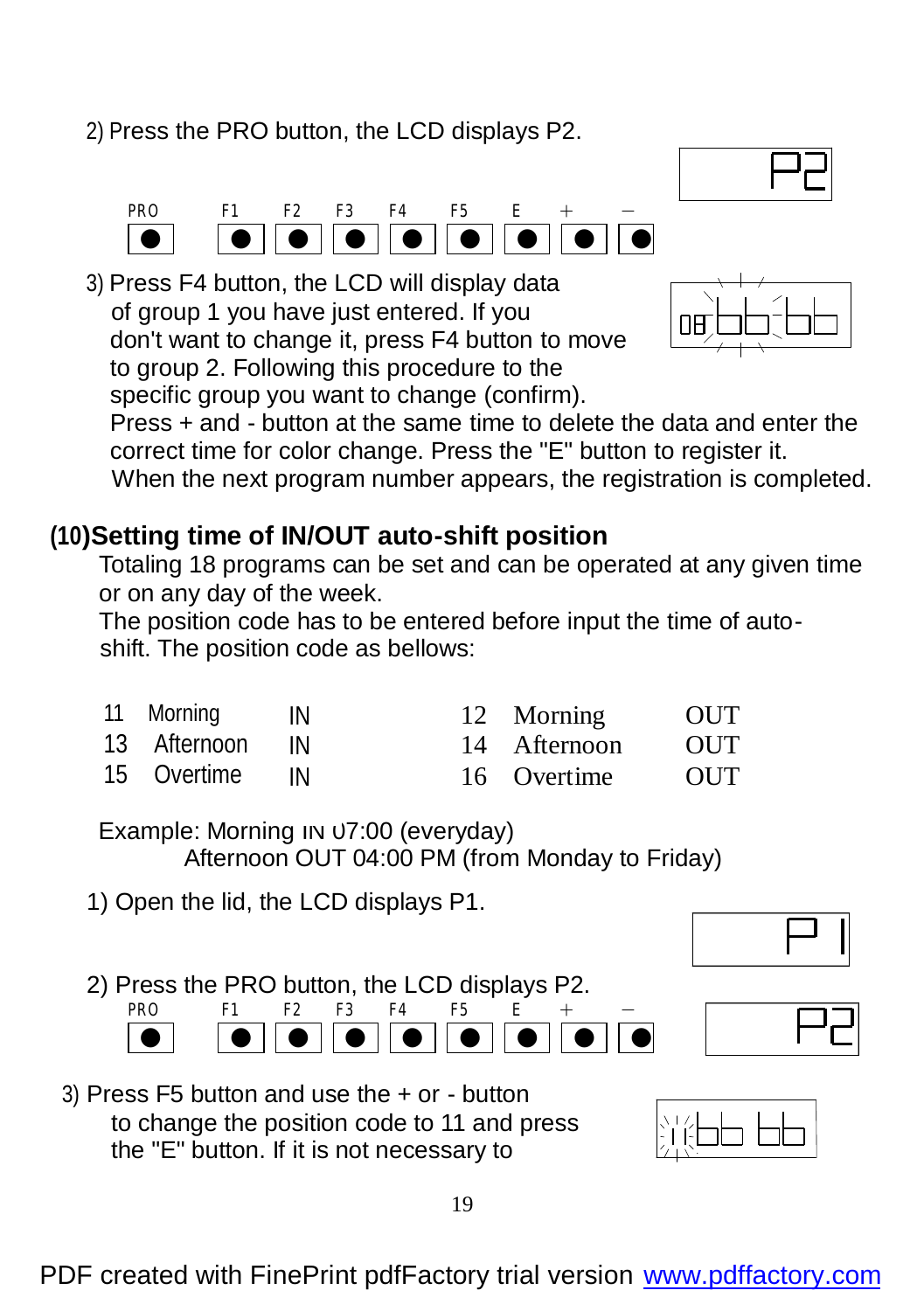change it, press the "E" button.

- 4) Press the + or button to change the hour to 07 and press the "E" button. If it is not necessary to change it, press the "E" button.
- 5) Press the + or button to change the minute to 00 and press the "E" button. If it is not necessary to change it, press the "E" button.
- 6) Day of week display SU will blinking, then press the "E" button to register the setting. When the next program number 12 66 66 appears, the registration is completed.
- 7) Press the + or button to change the position code to 14 and press the "E" button.
- 8) Press the + or button to change the hour to 16 and press the "E" button. If it is not necessary to change it, press the "E" button.
- 9) Press the + or button to change the minute to 00 and press the "E" button. If it is not necessary to change it, press the "E" button.
- 10) Day of week display SU will blinking, press + button to add the day that auto-shift is operational and press button to cancel this function. To register the setting, press the "E" button. When the next program number 15 66 66 appears, the registration is completed. Close the lid.















#### \***Changing (confirming) the time of IN/OUT auto-shift position**

1) Open the lid, the LCD displays P1.

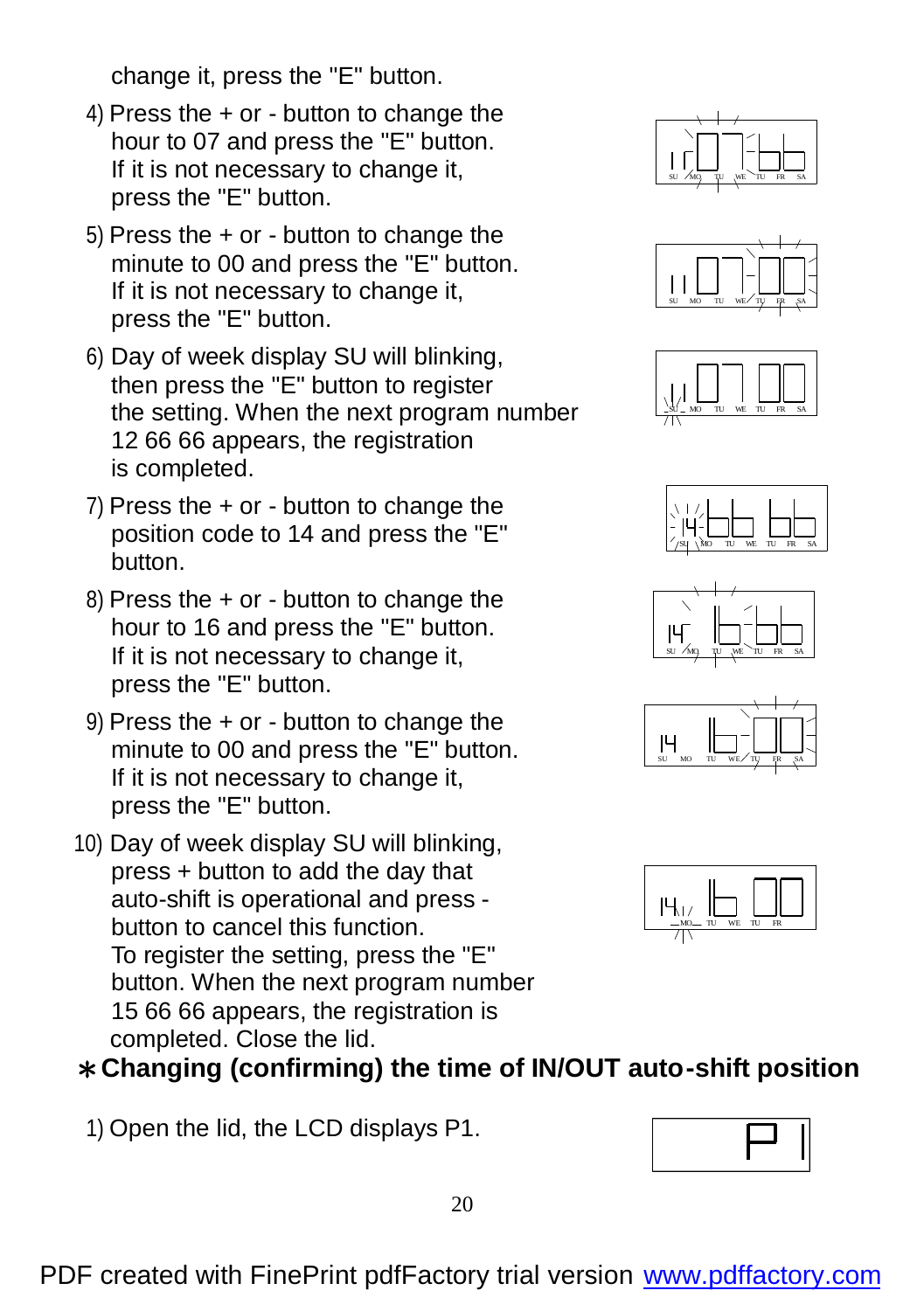2) Press the PRO button, the LCD displays P2.

PRO F1 F2 F3 F4 F5 E + -● ● ● ● ● ● ● ● ●

 3) Press F5 button, the LCD will display data of group 1 you have just entered. If you don't want to change it, press F5 button to move to group 2. Following this procedure to the specific group you want to change (confirm). Press + and - SU MO TU WE TU FR SA

button at the same time to delete the data and enter the correct time for auto-shift.

# **(11) Setting weekly printing (SPECIAL CARD)**

 Totaling 16 programs can be set. Applicable only for card type 9, please refer to section 3 setting imprint for card type selection. The time card has 16 rows on the surface. The setting group 1 imprint on row 1, group 2 imprint on row 2 and so on.

 Example: 08:00 AM imprint on row 1, 01:00 PM imprint on row 8, pay ending day is Sunday, perform the following:

- 1) Open the lid, the LCD displays P1.
- 2) Press the PRO button twice, the LCD displays P3.

change the hour to 08 and Press the "E" button.

If it is not necessary to change it, press the "E" button.

 4) Press the + or - button to change the minute to 00 and press the "E" button. If it is not necessary to change it,













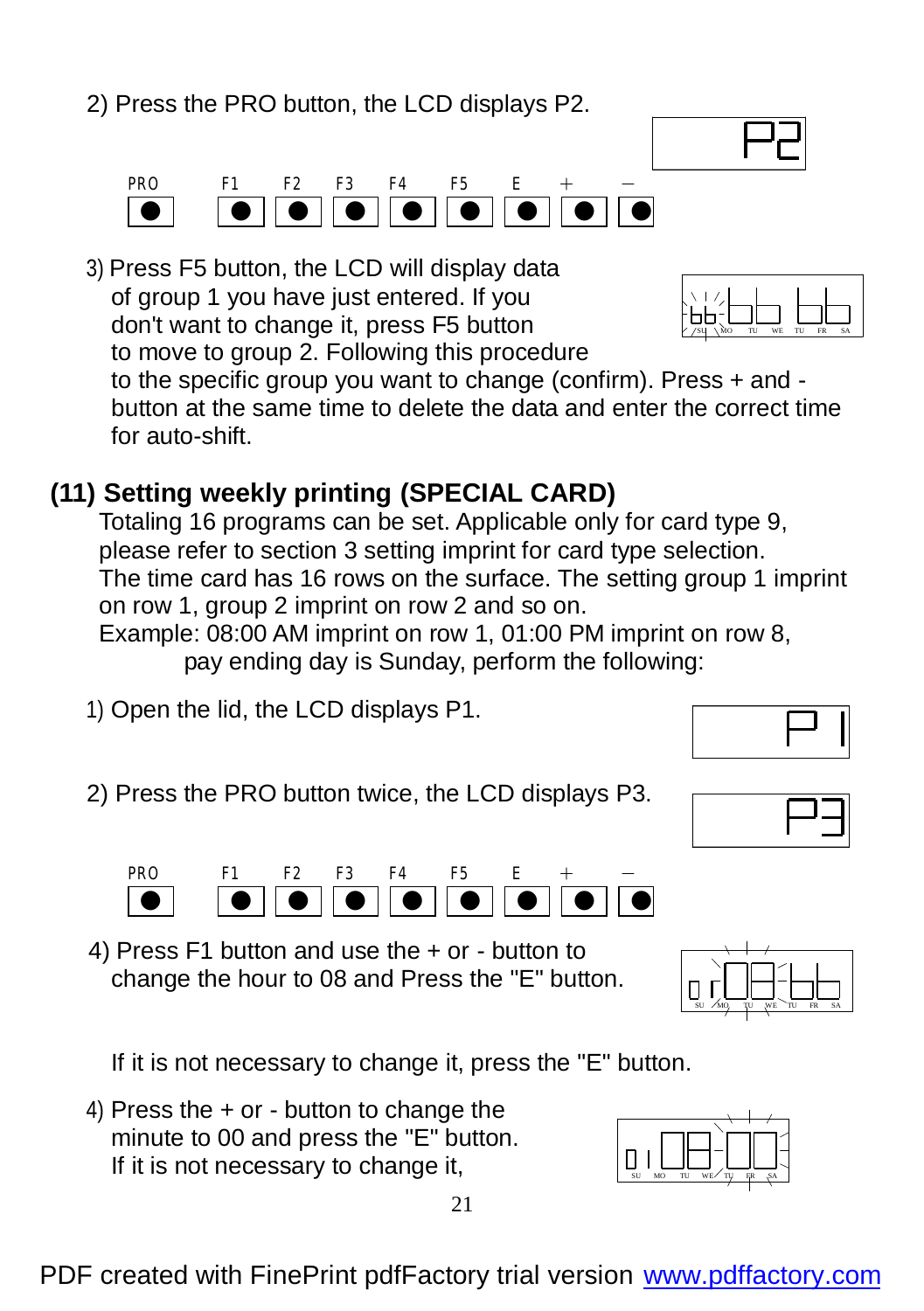press the "E" button.

- 5) Day of week display SU will blinking, press + button to add the day that is operational and press - button to cancel this operation. To register the setting, press the "E" button to enter the next program.
- 6) Press F1 button repeatedly to select group 8 and use the + or - button to change the hour to 13 and then press the "E" button. If it is not necessary to change it, press the "E" button.
- 7) Press the + or button to change the minute to 00 and press the "E" button. If it is not necessary to change it, press the "E" button.
- 8) Day of week display SU will blinking, press + button to add the day that is operational and press - button to cancel this operation. To register the setting, press the "E" button to enter the next program.

#### \***Changing (confirming) the setting**

 Perform step 1 and step 2, and press F1 button to select the specific group you want to change (confirm). Then perform the procedure from step 3 to change the time.

 Lower step weekly pay, pay ending day is Sunday. Bottom space 23mm.











SU MO TU WE TU FR SA

ΠA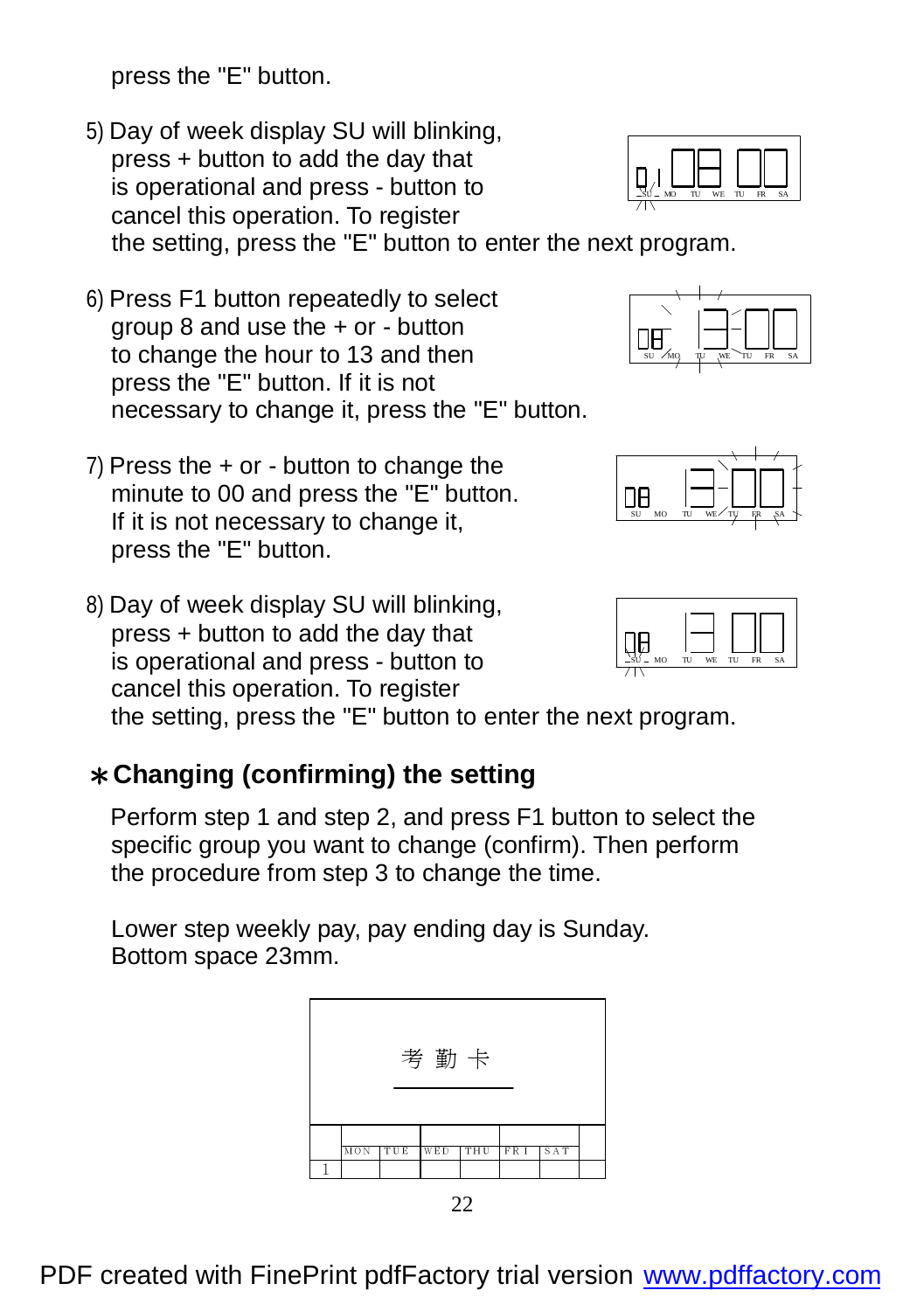|      | 2                            |  |  |  |  |
|------|------------------------------|--|--|--|--|
|      | 3                            |  |  |  |  |
|      | 4                            |  |  |  |  |
|      | 5                            |  |  |  |  |
|      | 6                            |  |  |  |  |
|      | 7                            |  |  |  |  |
|      | 8                            |  |  |  |  |
|      | 9                            |  |  |  |  |
|      | $\mathbf{1}$<br>$\mathbf{0}$ |  |  |  |  |
|      | $\mathbf{1}$<br>1            |  |  |  |  |
|      | 12                           |  |  |  |  |
|      | 13                           |  |  |  |  |
|      | 14                           |  |  |  |  |
|      | 15                           |  |  |  |  |
|      | 16                           |  |  |  |  |
|      |                              |  |  |  |  |
| 23mm |                              |  |  |  |  |
| -    |                              |  |  |  |  |

# **4. SPECIAL FUNCTIONS:**

- 1) Synchronies: Press the "PRO" button to enter P3, then press F3 button to advance the clock one minute and the clock will begin at 00 seconds. Each time the F3 button is pressed, the clock advance one minute.
- 2) Second reset: Press the "PRO" button to enter P3, then press F4 button to stop the second counting and the clock will automatically start from 00

seconds.

- 3) Horizontal adjust: If the printing is off the center of the column, perform the following to adjust it. Press the "PRO" button to enter P3 programming status, then press the "F2" button. Use the + or - button to move to the desired value and press the "E" button to register it. The initial value is 50. Increase the value larger than 50 will print rightwards. Decrease the value smaller than 50 will print leftwards. Value +1 or -1 will adjust the print 0.125mm each.
- 4) Vertical adjust: If the printing is off the center of the row, perform the following to adjust it. Press the "PRO" button to enter P3 programming status, then press the "F5" button. Use the + or - button to move to the desired value and press the "E" button to register it. The initial value is 50.

Increase the value larger than 50 will print upwards. Decrease the value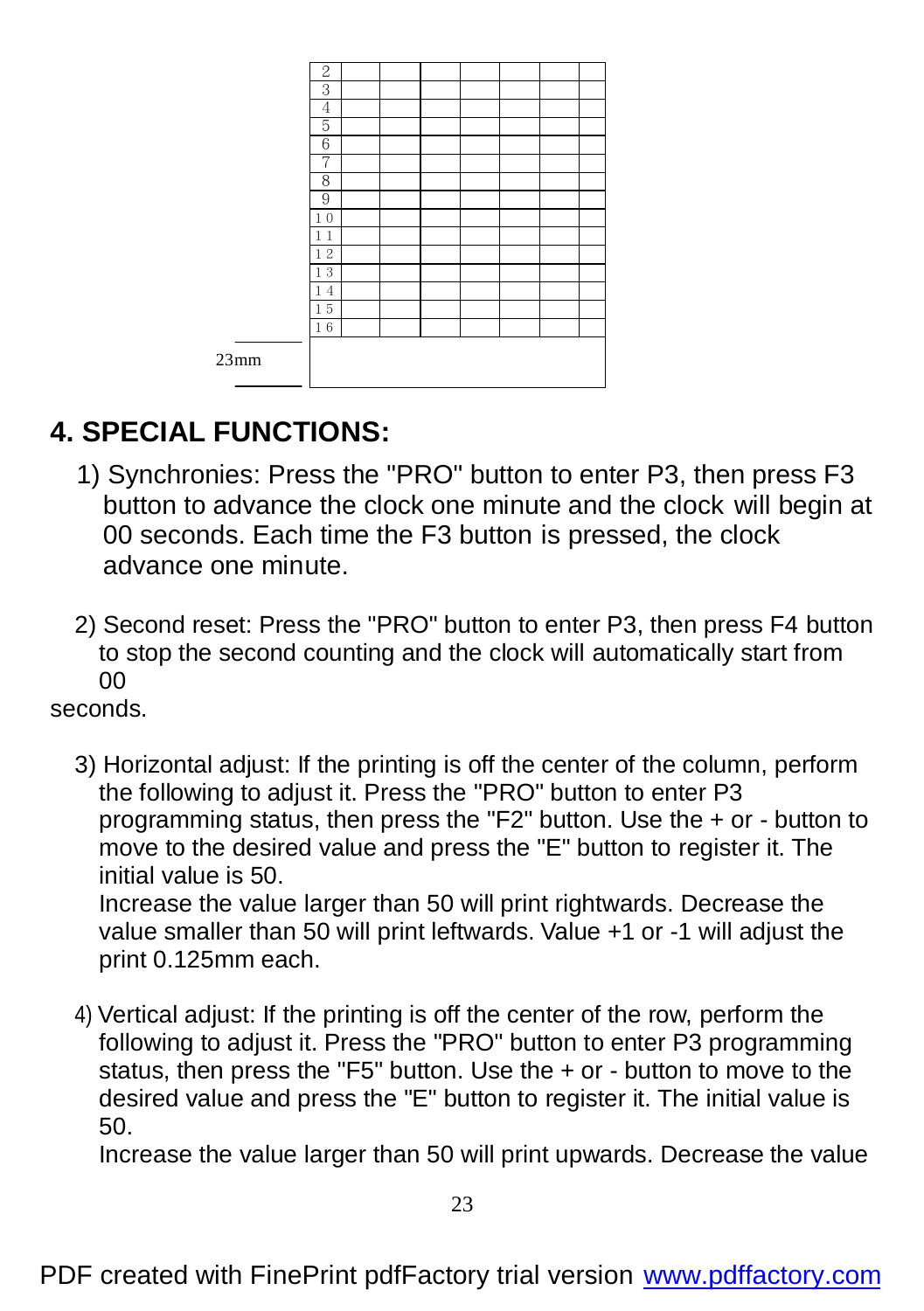smaller than 50 will print downwards. Value +1 or -1 will adjust the print 0.5mm each.

- 5) RESET switch: Press the SW1 switch on the main PC board, all of the data is removed and back to initial value.
- **5. HOW TO CONNECT AN EXTERNAL SIGNAL UNIT**

The connecting wires of output time signal are under the time recorder. Please install the external signal unit referring to the follow drawing.

If the current consumption of external siren or bell exceeds 1A, you are requested to install an additional relay to control buzzer.

The power supply of external siren or bell must be independent.

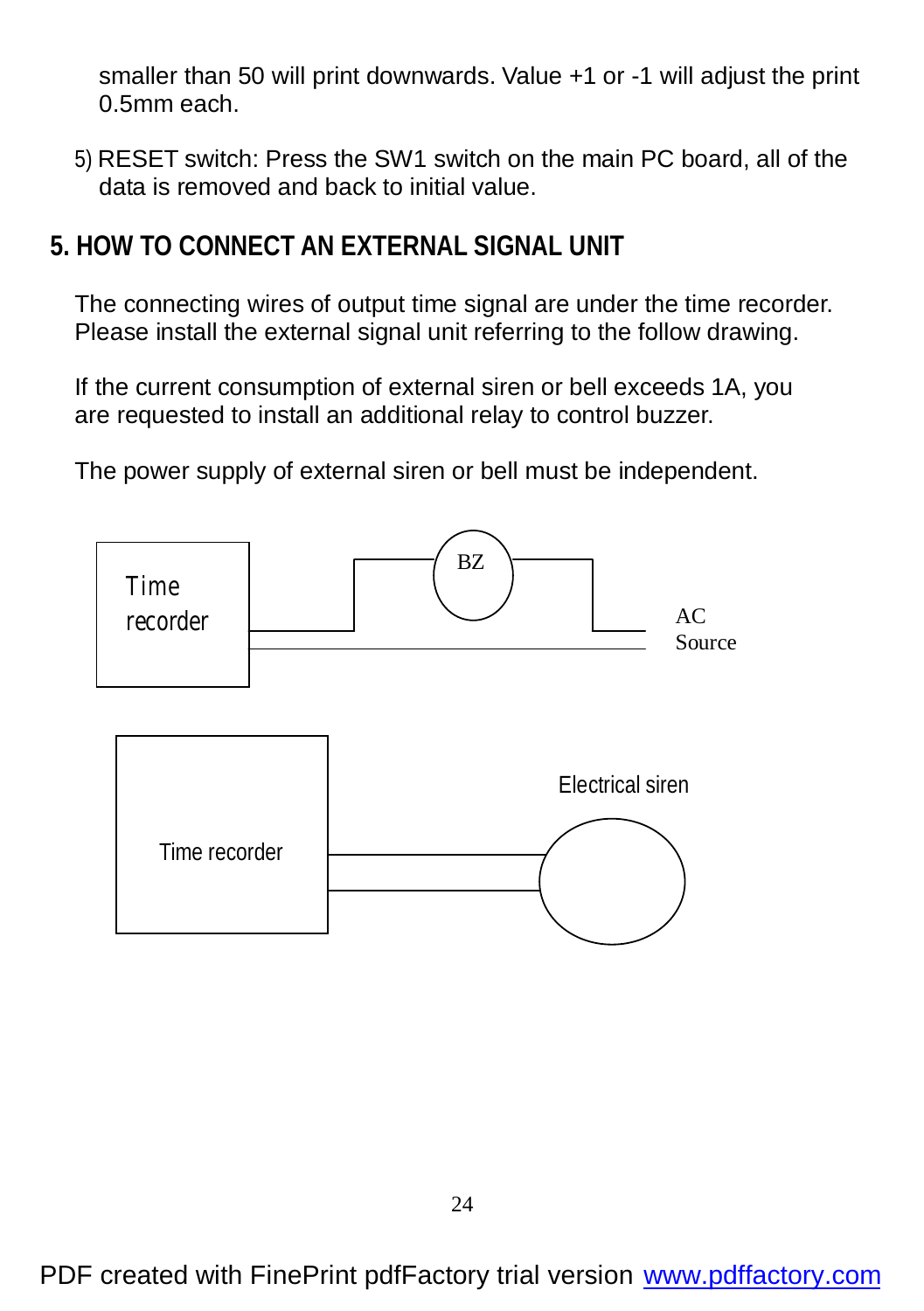## **6. REPLACEMENT OF RIBBON CARTRIDGE**

- 1) Insert the key into the keyhole. (figure 1)
- 2) Turn the key clockwise. (figure 1)
- 3) Remove the lid. (figure 2)
- 4) Hold the cartridge by thumb pressing A, first and middle finger pressing B.
- 5) Pull the cartridge up in the direction C. (figure 3)
- 6) Insert a new cartridge between the print head and the guide plate and turn the knob clockwise
- 7) Connect the joints in the cartridge with the slots in the ribbon base. Push the cartridge head until it clicks into place.
- 8) Turn the knob clockwise to remove any slackness in the ribbon.
- 9) Connect the hooks in the lid (A, B) with the hooks in the case (C, D). Bring the lid down until it is inserted into place. (figure 4)
- 10) Insert the key and turn the key counterclockwise.

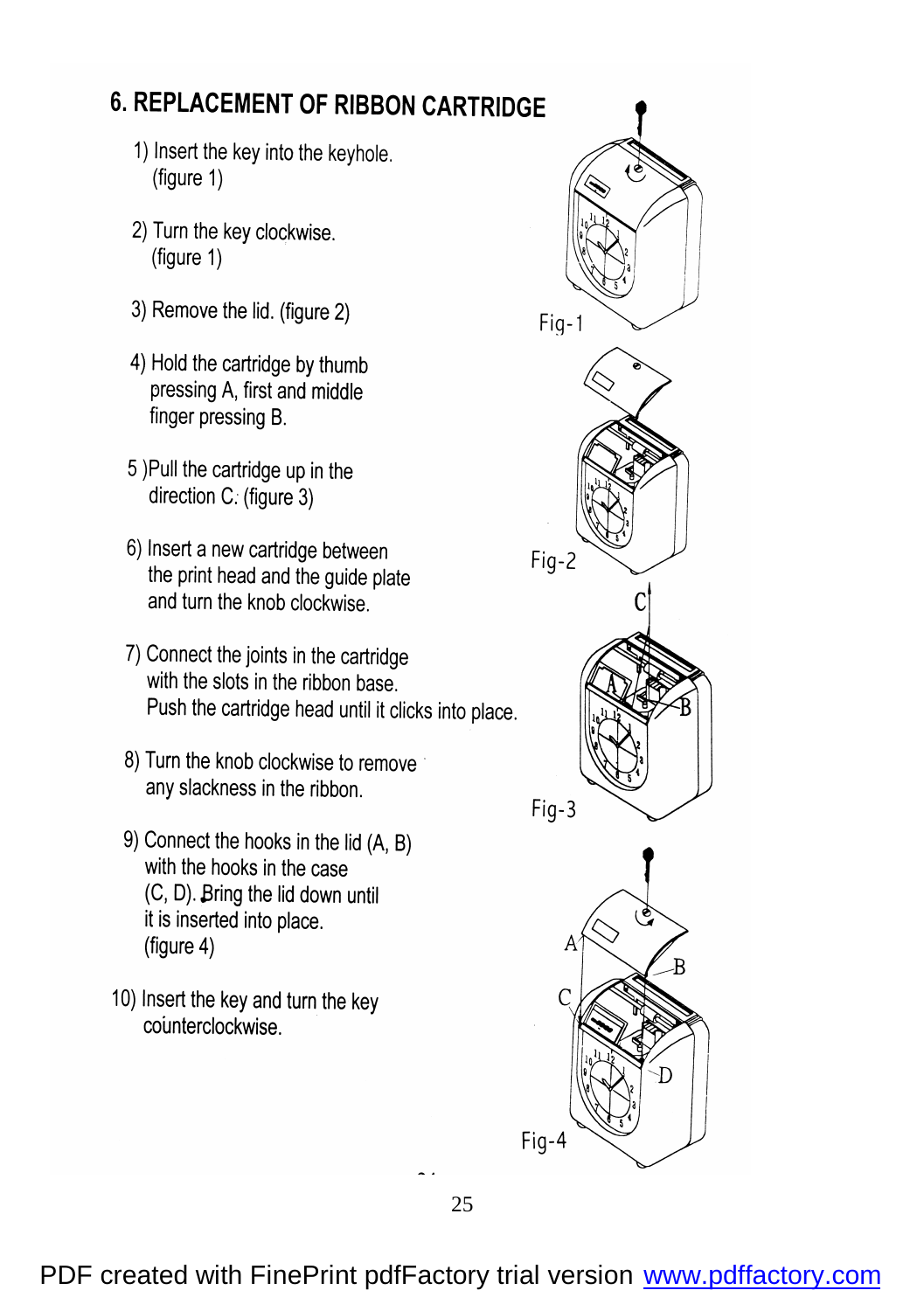### 7. HOW TO REMOVE AND INSTALL THE CASE AND BACK COVER

- 1) Case removing and installation
	- a. Open the lid (refer to the figure 1 and 2)
	- b. Use  $a (+)$  screw driver to remove  $(A,B)$ 2 screws. (figure 5)
	- c. Lie down the time recorder.
	- d. Use a (-) screw driver to push the plastic joints in the rectangle holes. (figure 6)





2) Back cover removing

- a. Use a small (-) screw driver to remove the plastic rivet (A). Remove the LCD PC board. (figure 7)
- b. Use a (+) screw driver to remove 2 screws (B).
- c. Turn the time recorder around.
- d. Use a (+) screw driver to remove 2 screws (C, D). (figure 8)
- e. Bring the back cover toward you to remove it.
- f. To install the back cover, follow the above procedures reversibly.





Fig-7